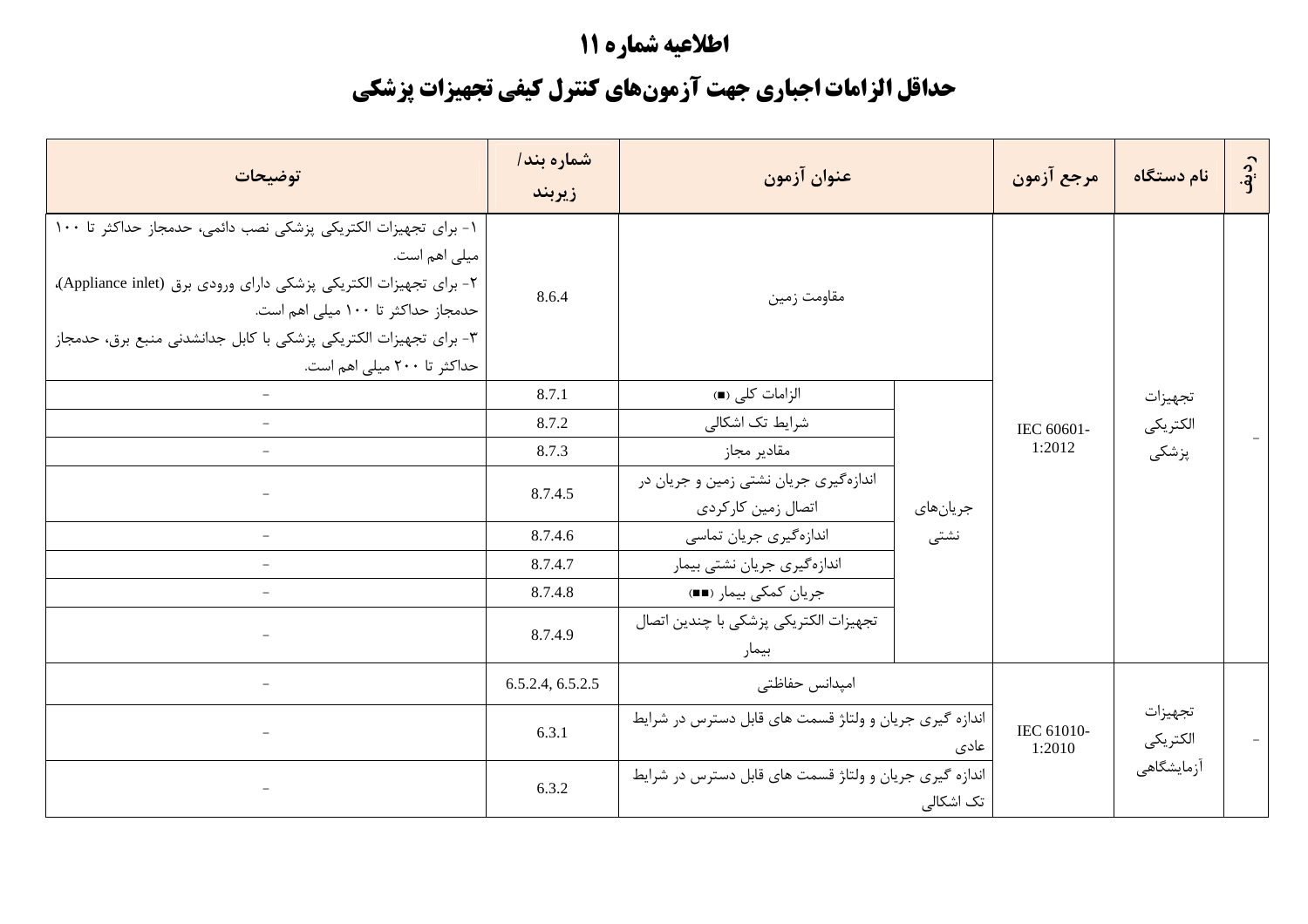| توضيحات | شماره بند/<br>زيربند | عنوان آزمون                                                                                                                                                                                                                                                                                                                                                                                                                                                                                                                                                                                                         | مرجع آزمون                                                                                            | نام دستگاه                  | $\ddot{a}$ |
|---------|----------------------|---------------------------------------------------------------------------------------------------------------------------------------------------------------------------------------------------------------------------------------------------------------------------------------------------------------------------------------------------------------------------------------------------------------------------------------------------------------------------------------------------------------------------------------------------------------------------------------------------------------------|-------------------------------------------------------------------------------------------------------|-----------------------------|------------|
|         |                      | چنانچه دستگاهی دارای دستورالعمل IPM ویژه است، آزمون-<br>های کیفی باید از روی همان IPM ویژه نوشته شود.<br>چنانچه دستگاهی دارای دستورالعمل IPM ویژه نیست، آزمون-<br>های کیفی باید از روی یکی از IPM های عمومی (با شماره های<br>483-20081015-01 يا 20081015-01(438-438) نوشته شود.                                                                                                                                                                                                                                                                                                                                     |                                                                                                       | أزمونهاي كيفي               |            |
|         |                      | ■ ملاحظات : اندازه گیری جریانهای نشتی و جریانهای کمکی بیمار با درنظر گرفتن شرایط زیر انجام می شود:<br>۳- درحال کار با منبع معادل ٪۱۱۰ بیشترین میزان ولتاژ اسمی تغذیه اصلی<br>۴- در حالت دستگاه خاموش، دستگاه در حالت آماده به کار (Standby)، دستگاه روشن و درحالت کاملاً فعال، در پلاریته معکوس و نرمال<br>۶- در اندازه گیری جریانهای نشتی و جریانهای کمکی بیمار، علاوه بر ضوابط مذکور در این استاندارد، ضوابط استانداردهای اختصاصی هر دستگاه نیز باید رعایت گردد<br>∎∎ پاسخ فرکانسی دستگاه اندازهگیری مورد استفاده باید به گونه ای باشد که توانایی اندازه گیری جریان کمکی بیمار را در فرکانس اعمال شده داشته باشد. | ١- رسيدن دستگاه به حالت پايداري (پايداري حرارتي و)<br>٢- درحين كار با بالاترين فركانس اسمى منبع تغذيه | ۵- در شرایط عادی و تک اشکال |            |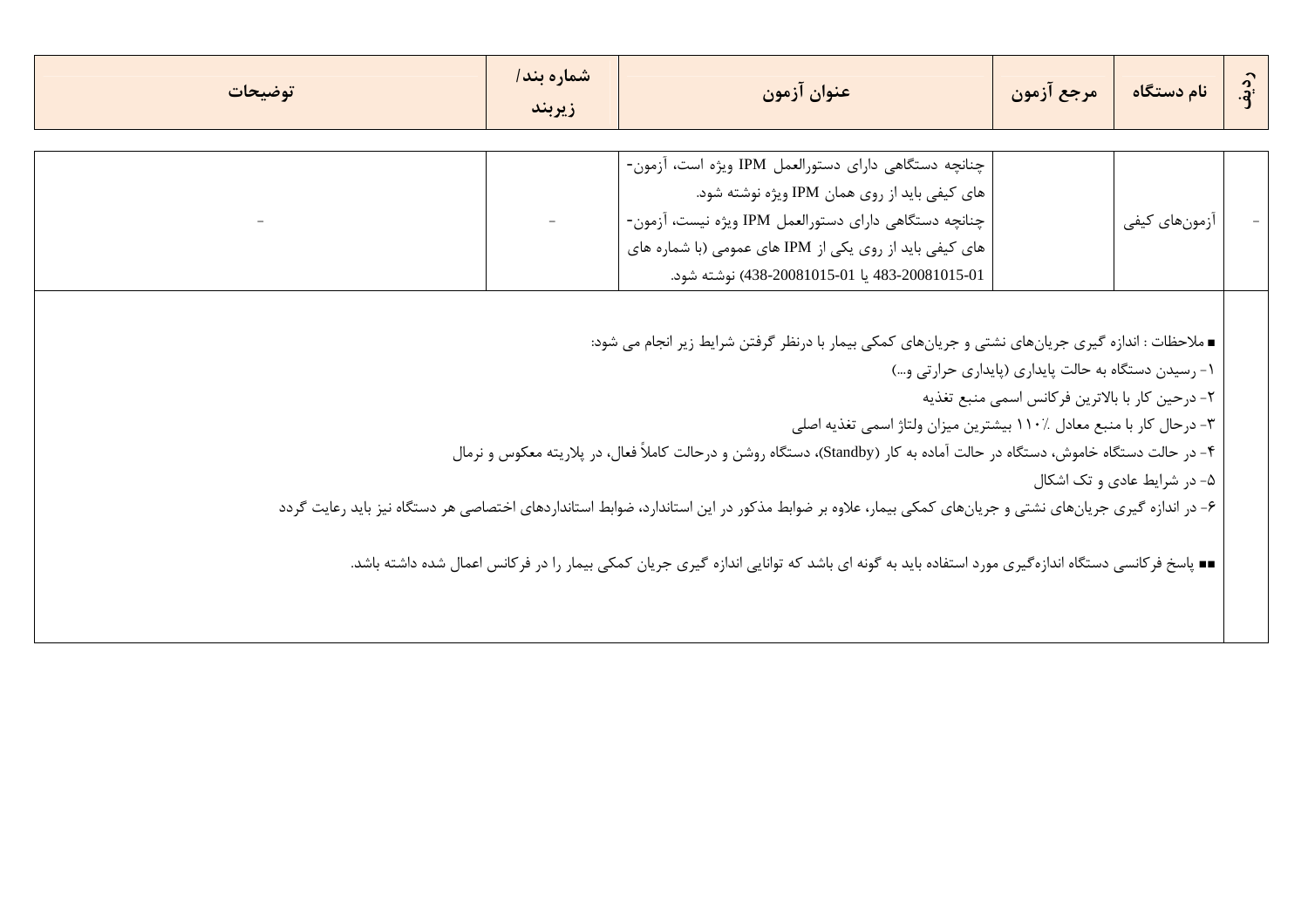| توضيحات                                           | شماره بند/<br>زيربند | عنوان آزمون                 | مرجع آزمون                   | نام دستگاه           | رديف |
|---------------------------------------------------|----------------------|-----------------------------|------------------------------|----------------------|------|
| تجهيزات و لوازم آزمون:                            | 201.12.1.101         | عملکرد ضروری و درستی        |                              | الكتروكارديو<br>گراف |      |
| آنالايزر ايمنى الكتريكي<br>شبیه ساز ECG           | 201.12.4.101         | نشان دادن عدم عملكرد دستگاه |                              |                      |      |
| مولد سيگنال                                       | 201.12.4.102         | ليدها                       | IEC 60601-2-<br>25:2011      |                      |      |
| تضعيف كننده<br>اسيلوسكوپ                          | 201.12.4.104         | بهرەهای الزامی              |                              |                      |      |
| مولتى متر                                         | 201.12.4.105.3       | فيلترها                     |                              |                      |      |
|                                                   | 201.12.4.107.1       | پاسخ فركانسي                |                              |                      |      |
|                                                   |                      |                             | <b>IPM</b><br>41020081015-01 |                      |      |
| تجهيزات و لوازم آزمون:                            |                      | مانيتورهاي فشار             |                              |                      |      |
| آنالايزر ايمنى الكتريكي<br>آنالايزر فشار خون      |                      | هوا در مسير                 |                              |                      |      |
| ترمومتر                                           |                      | مانیتورهای دما              |                              |                      |      |
| كرنومتر<br>فلومتر اكسيژن                          |                      | آلارمهای دما                | IPM 430-                     | ماشين قلب و<br>ريه   | ٢    |
| سيلندر مدرج                                       |                      | انسداد پمپ خون              | 20081015-01                  |                      |      |
| گشتاور سنج<br>مولتى متر                           |                      | پمپھای خون                  |                              |                      |      |
|                                                   |                      | فلومتر اكسيژن               |                              |                      |      |
|                                                   |                      |                             |                              |                      |      |
| تجهيزات و لوازم آزمون:<br>آنالايزر ايمنى الكتريكي | 201.12.1             | درستی کنترلها و ابزارها     | IEC 60601-2-<br>4:2010       | الكتروشوك            |      |
| آنالایزر الکتروشوک و پیس میکر                     |                      |                             |                              |                      | ٣    |
| - كرنومتر                                         | 201.101              | زمان شارژ                   |                              |                      |      |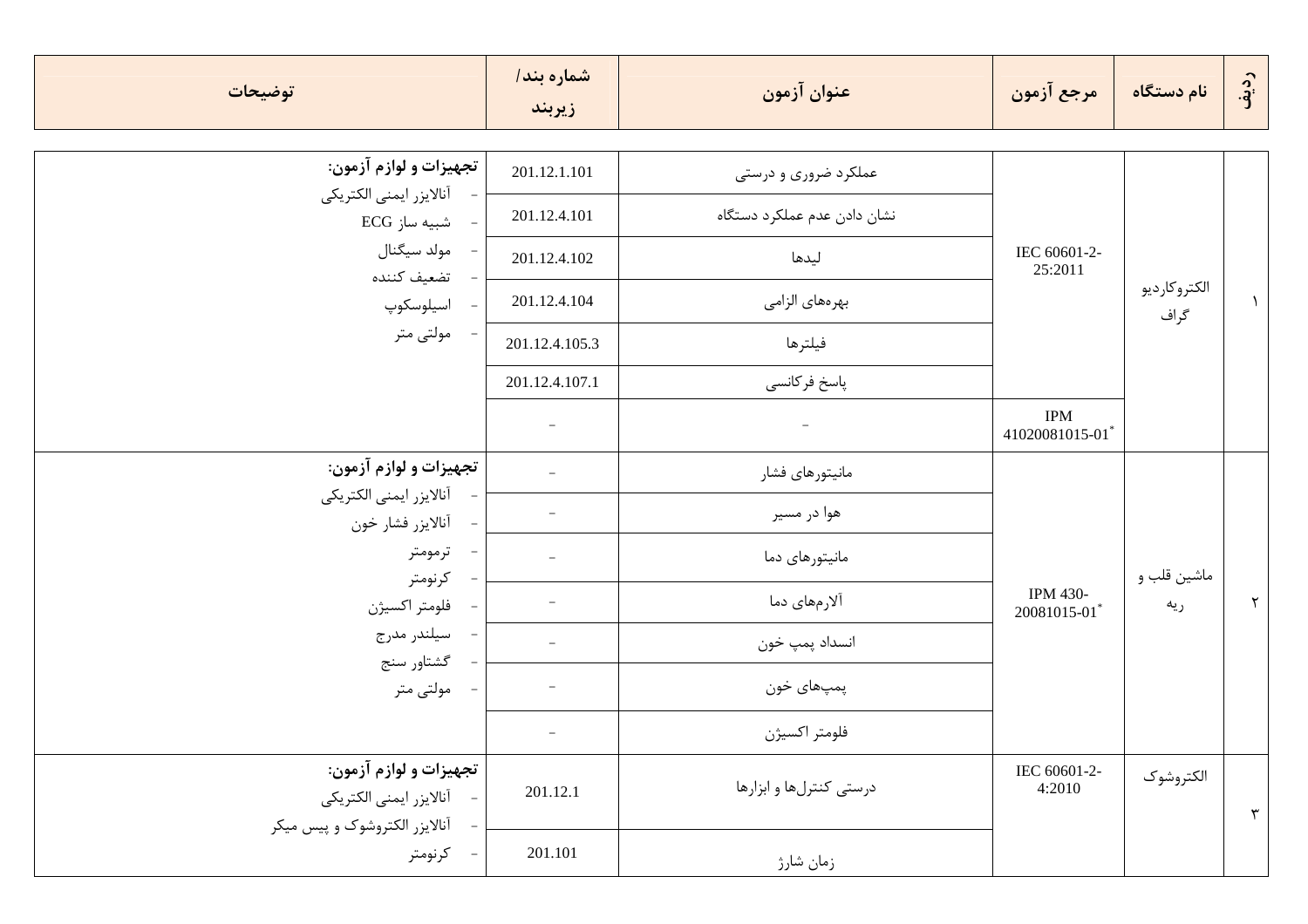| توضيحات                                      | شماره بند/<br>زيربند     | عنوان آزمون                          | مرجع آزمون                                     | نام دستگاه | رديق          |
|----------------------------------------------|--------------------------|--------------------------------------|------------------------------------------------|------------|---------------|
|                                              |                          |                                      |                                                |            |               |
| أنالايزر پيس ميكر غيرتهاجمي<br>مولتى متر     | 201.102                  | منبع تغذيه الكتريكي داخلي            |                                                |            |               |
|                                              | 201.104                  | همزمان ساز                           |                                                |            |               |
|                                              | 201.15.4.3               | باترى                                |                                                |            |               |
|                                              | $\overline{\phantom{a}}$ | آنالیز مد اتوماتیک و خروجی الکتروشوک |                                                |            |               |
|                                              | $\overline{\phantom{a}}$ | انرژی خروجی مد Pediatric             |                                                |            |               |
|                                              | $\overline{\phantom{a}}$ | حد انرژی پدل داخلی                   |                                                |            |               |
|                                              |                          | انرژی پس از ۶۰ ثانیه (مد Manual)     | <b>IPM408-</b>                                 |            |               |
|                                              | $\overline{\phantom{a}}$ | نرخ ضربان قلب                        | 20081015-01*                                   |            |               |
|                                              | $\overline{\phantom{a}}$ | ألارم نرخ ضربان قلب                  |                                                |            |               |
|                                              | $\overline{\phantom{a}}$ | نرخ پیس                              |                                                |            |               |
|                                              | $\overline{\phantom{a}}$ | دامنه پیس                            |                                                |            |               |
| تجهيزات و لوازم آزمون:                       | $\overline{\phantom{a}}$ | نرخ ضربان قلب                        |                                                | پیس میکر - |               |
| آنالايزر ايمنى الكتريكي<br>أنالايزر پيس ميكر |                          | نرخ پيس                              | <b>IPM408-</b><br>$20081015 - 01$ <sup>*</sup> | های غیر    | $\mathcal{F}$ |
| شبیه ساز ECG<br>مولتى متر                    | $\overline{\phantom{a}}$ | دامنه پیس                            |                                                | تهاجمي     |               |
| تجهيزات و لوازم آزمون:                       | $\overline{\phantom{a}}$ | نشتی جریان مستقیم (DC)               | IPM 418-<br>$20081015\text{-}01^{*}$           | پیس میکر - | $\Delta$      |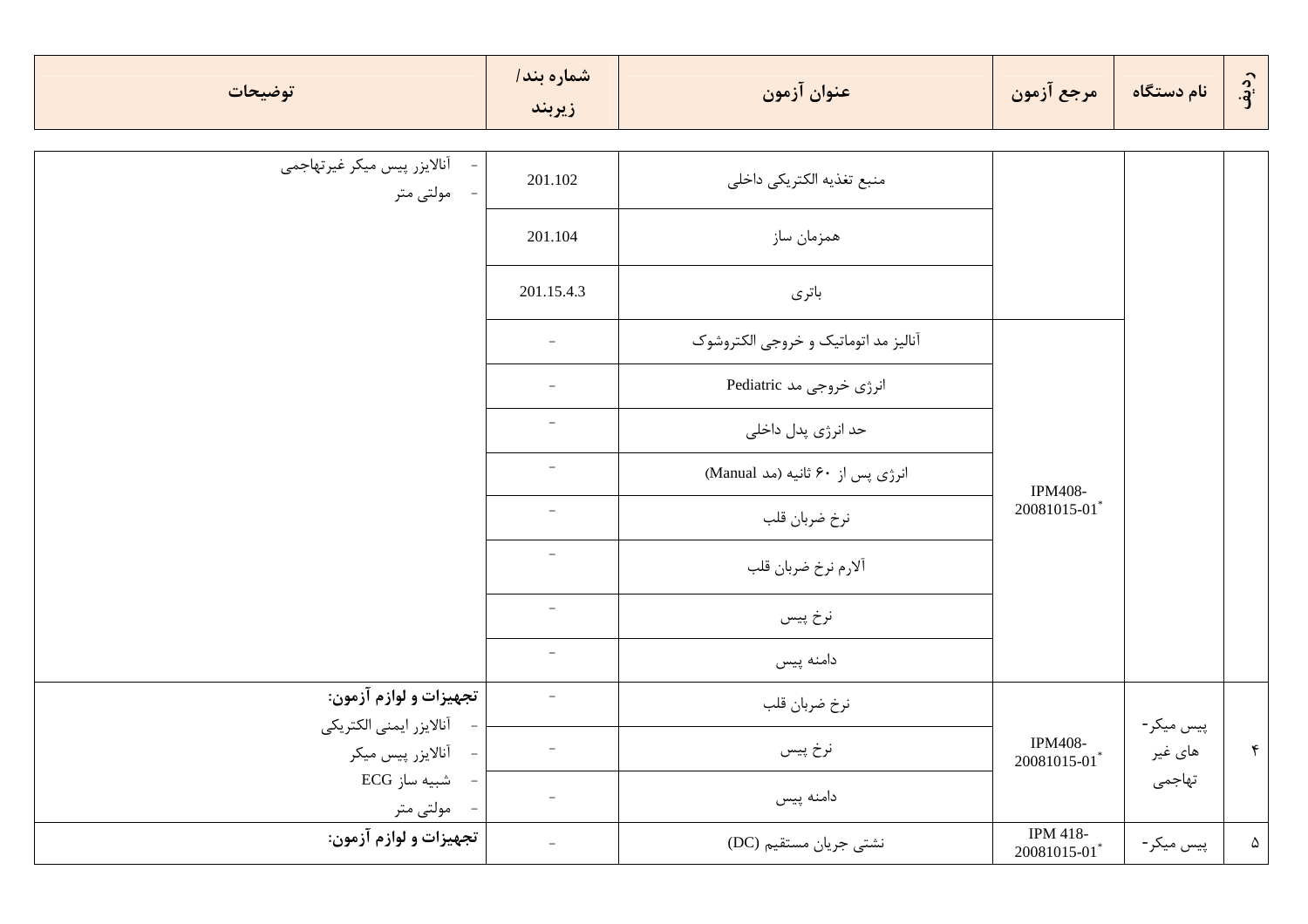| توضيحات                                           | شماره بند/<br>زيربند     | عنوان آزمون                                     | مرجع آزمون              | نام دستگاه                | رديف         |
|---------------------------------------------------|--------------------------|-------------------------------------------------|-------------------------|---------------------------|--------------|
| اسيلوسكوپ                                         |                          | عرض پالس                                        |                         | های تهاجمی                |              |
| أنالايزر پيس ميكر                                 |                          |                                                 |                         |                           |              |
| شبیه ساز ECG                                      |                          | تأخير Atrial-Ventricular                        |                         |                           |              |
| مولتى متر                                         | $\overline{\phantom{a}}$ | درستی نرخ                                       |                         |                           |              |
|                                                   |                          | درستی دامنه                                     |                         |                           |              |
|                                                   | $\overline{\phantom{a}}$ | حساسیت مد Demand                                |                         |                           |              |
| تجهيزات و لوازم آزمون:<br>آنالايزر ايمنى الكتريكي | 201.8.7.3.101.a          | جریان های نشتی فرکانس بالا                      |                         |                           |              |
| أنالايزر الكتروسرجري                              | 201.8.7.3.101.c          | كوپلينگ متقاطع مدارهاي بيمار فركانس بالا        | IEC 60601-2-<br>2:2009  |                           |              |
| مولتى متر<br>مقاومت متغير                         | 201.12.1                 | درستی کنترلها و ابزارها                         |                         | الكتروسرجرى               |              |
| مقاومت غير القايي<br>اسیلوسکوپ و پروب ولتاژ بالا  | $\overline{\phantom{a}}$ | مانيتور الكترود خنثى                            |                         | فر كانس بالا              | ۶            |
|                                                   |                          | جريان/توان خروجي RF                             | IPM 411-<br>20090715-01 |                           |              |
|                                                   | $\overline{\phantom{a}}$ | عايق بندي خروجي RF                              |                         |                           |              |
| تجهيزات و لوازم آزمون:<br>آنالايزر ايمنى الكتريكي | 201.12.1.101.13          | حذف پالس پيس ميكر                               |                         |                           |              |
| شبيه ساز ECG مطابق با استاندارد 27-2-2060 IEC     | 201.12.1.101.15          | گستره و درستی نرخ ضربان قلب و گستره شناسایی QRS |                         | مانيتور علائم             |              |
| كرنومتر<br>كوليس                                  | 208.6.3.3.2.101          | حجم سیگنالهای آلارم شنیداری کاهش پذیر به صفر    | IEC 60601-2-<br>27:2011 | حياتي، ماژول<br>$\rm ECG$ | $\mathsf{v}$ |
| مولتى متر                                         | 208.6.6.2.103            | زمان ألارم در شرايط ألارم نرخ ضربان قلب         |                         |                           |              |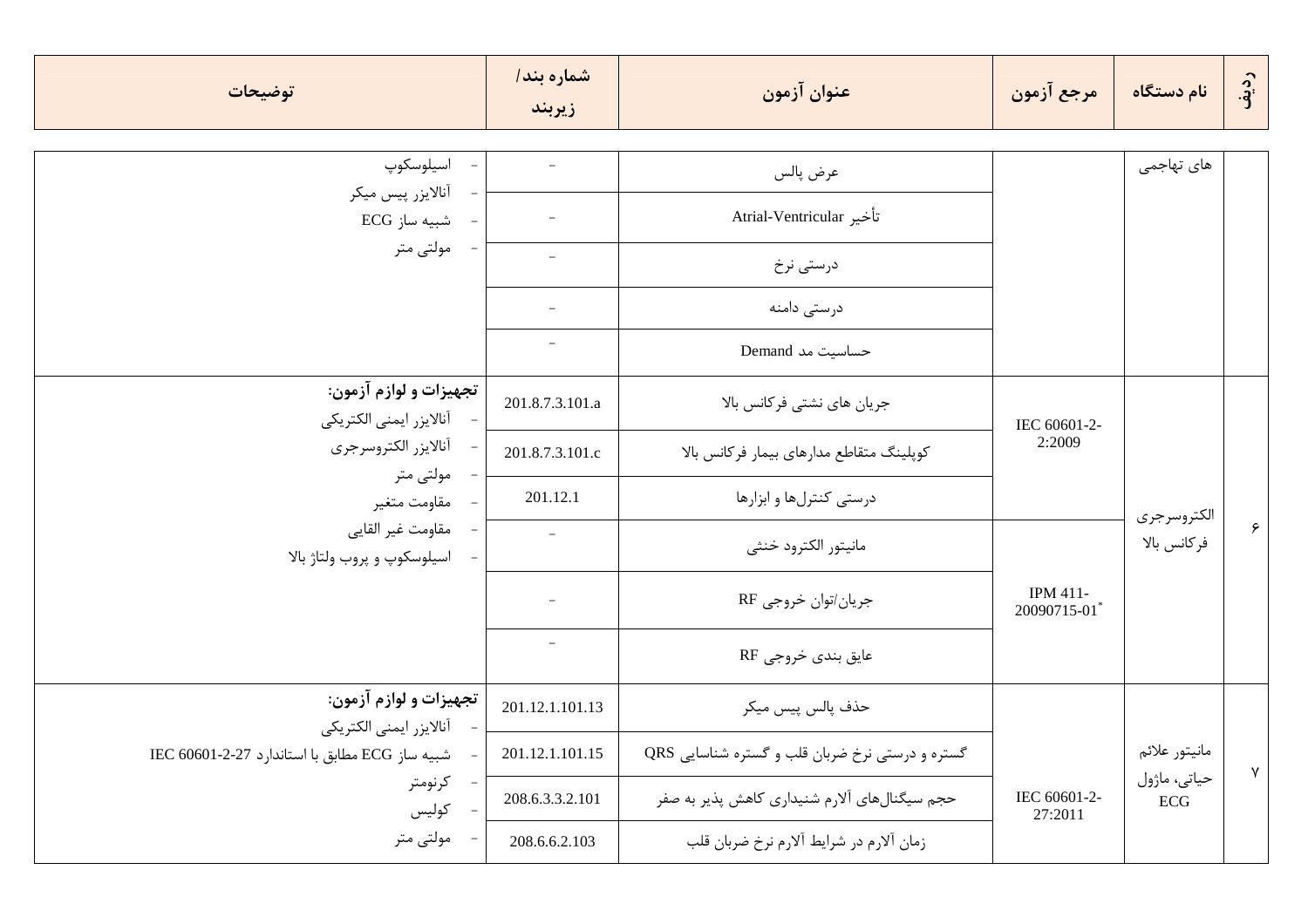| توضيحات                                                                 | شماره بند/<br>زيربند              | عنوان آزمون                                 | مرجع آزمون                   | ً نام دستگاه                     | رديف        |
|-------------------------------------------------------------------------|-----------------------------------|---------------------------------------------|------------------------------|----------------------------------|-------------|
|                                                                         | 208.6.6.2.104                     | شرط فني آلارم نشان دهنده دستگاه فاقد عملكرد |                              |                                  |             |
|                                                                         | 201.12.1.101.1                    | درستی بازسازی سیگنال                        |                              |                                  |             |
|                                                                         | 201.12.1.101.6                    | کنترل و پایداری بهره                        |                              |                                  |             |
|                                                                         | 201.12.1.101.8                    | پاسخ فرکانسی و ضربه                         |                              |                                  |             |
|                                                                         | 201.12.1.101.9                    | نشانگر بهره                                 |                              |                                  |             |
|                                                                         |                                   | $\overline{\phantom{a}}$                    | IPM493-<br>20081015-01*      |                                  |             |
| تجهيزات و لوازم آزمون:<br>آنالايزر ايمنى الكتريكي                       |                                   | درستي نرخ سنج                               |                              | مانيتور علائم<br>حياتي، ماژول    |             |
| - شبيهساز respiration<br>- مولتى متر                                    |                                   | حساسيت                                      | <b>IPM</b><br>42020081015-01 | <b>RESP</b>                      | Y.          |
| تجهيزات و لوازم آزمون:                                                  |                                   | درستی دما، مد پیش گو (Temp)                 |                              |                                  |             |
| آنالايزر ايمنى الكتريكي<br>مولتى متر<br>$\hspace{0.1mm}-\hspace{0.1mm}$ |                                   | درستی دما، مد حالت پایدار (Temp)            | IPM493-<br>20081015-01       | مانيتور علائم<br>حياتي، ماژول    | ٩           |
| شبيەساز دما<br>- ترمومتر<br>- كرنومتر                                   |                                   | آلارمهای دما (Temp)                         |                              | <b>TEMP</b>                      |             |
| تجهيزات و لوازم آزمون:                                                  | 201.11.8.101.1,<br>201.11.8.101.2 | الزامات ايجاد وقفه در منبع تغذيه            |                              |                                  |             |
| آنالايزر ايمنى الكتريكي<br>- مولتى متر                                  | 201.12.1.101.1                    | درستی SPO2                                  | ISO 80601-2-<br>61:2011      | مانيتور علائم                    | $\lambda$ . |
| شبيەساز Spo2                                                            | 201.12.1.102                      | درستی در شرایط حرکت                         |                              | حياتي، ماژول<br>SPO <sub>2</sub> |             |
|                                                                         | 201.12.1.103                      | درستی در شرایط low perfusion                |                              |                                  |             |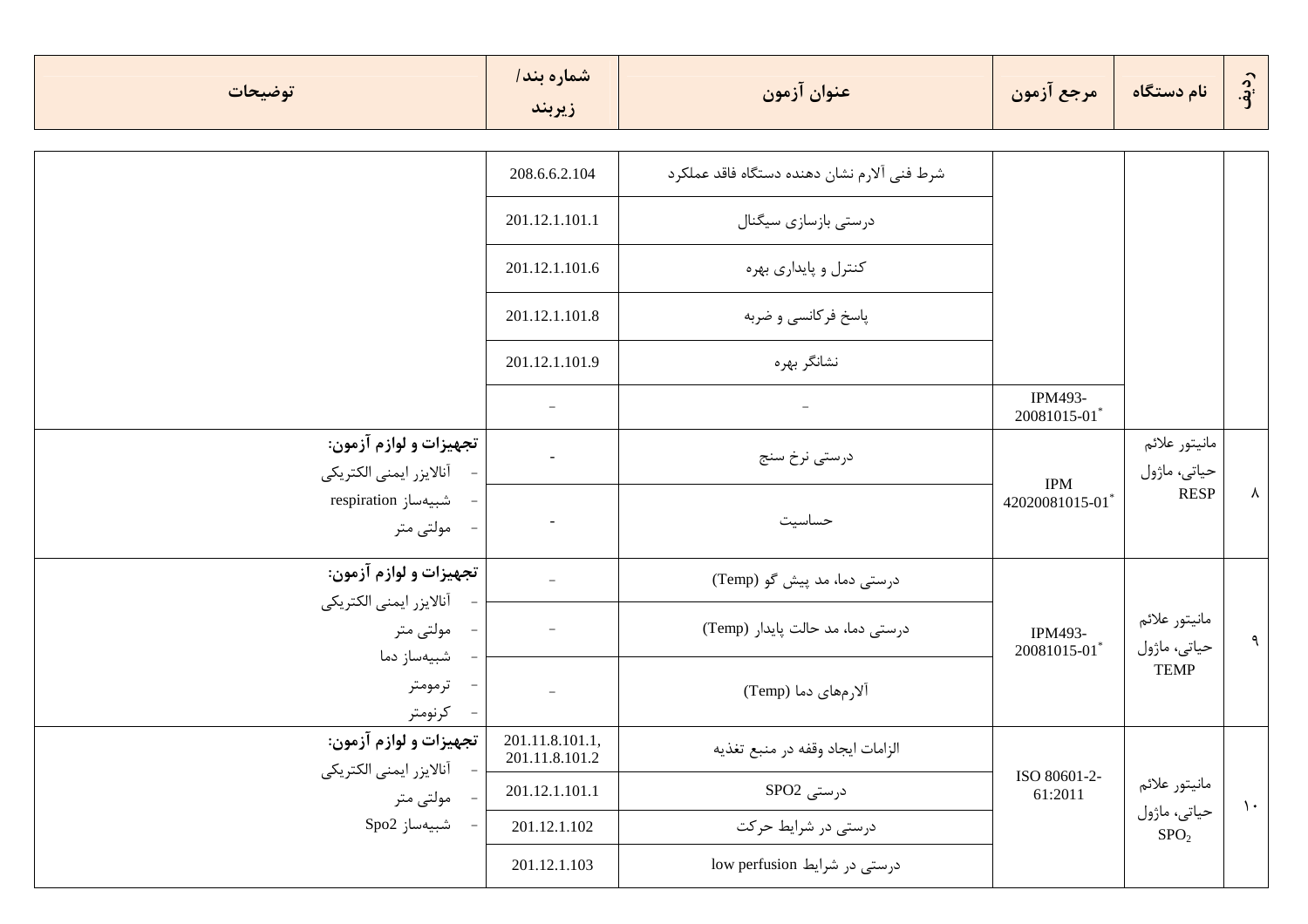| توضيحات                                                  | شماره بند/<br>زيربند              | عنوان آزمون                           | مرجع آزمون                     | نام دستگاه                    | رديف          |
|----------------------------------------------------------|-----------------------------------|---------------------------------------|--------------------------------|-------------------------------|---------------|
|                                                          |                                   |                                       |                                |                               |               |
|                                                          | 201.12.1.104                      | درستى نرخ پالس                        |                                |                               |               |
|                                                          |                                   |                                       | IPM493-<br>20081015-01*        |                               |               |
| تجهيزات و لوازم آزمون:<br>آنالايزر ايمنى الكتريكي        | 201.12.1.102                      | حدود خطای فشارسنج ناشی از شرایط محیطی | IEC 80601-2-<br>30:2013        |                               |               |
| فشارسنج كاليبره (0-300 mmHg)<br>كرنومتر<br>شبيه ساز NIBP |                                   | نشتى هوا                              | IPM 454-<br>20081015-01        | مانيتور علائم<br>حياتي، ماژول | $\mathcal{N}$ |
| شبيه ساز بازو<br>كانكتور Y<br>مولتى متر                  | $\overline{\phantom{a}}$          | نرخ ضربان قلب                         |                                | <b>NIBP</b>                   |               |
| تجهيزات و لوازم آزمون:<br>آنالايزر ايمنى الكتريكي        | 201.11.8.101.1,<br>201.11.8.101.2 | الزامات ايجاد وقفه در منبع تغذيه      |                                |                               |               |
| - مولتى متر<br>شبيەساز Spo2                              | 201.12.1.101.1                    | درستی SPO2                            |                                |                               |               |
|                                                          | 201.12.1.102                      | درستی در شرایط حرکت                   | ISO 80601-2-<br>61:2011        | پالس اکسیمتر                  | $\lambda$     |
|                                                          | 201.12.1.103                      | درستی در شرایط low perfusion          |                                |                               |               |
|                                                          | 201.12.1.104                      | درستي نرخ پالس                        |                                |                               |               |
|                                                          | $\overline{\phantom{a}}$          |                                       | IPM 451-<br>20081015-01*       |                               |               |
| تجهيزات و لوازم آزمون:<br>آنالايزر ايمنى الكتريكي        | 201.12.1.102                      | حدود خطای فشارسنج ناشی از شرایط محیطی | IEC 80601-2-<br>30:2013        | فشارخون                       |               |
| فشارسنج كاليبره (0-300 mmHg)                             |                                   | نشتى هوا                              | <b>IPM 454-</b><br>20081015-01 | سنج<br>غيرتهاجمي              | $\gamma$      |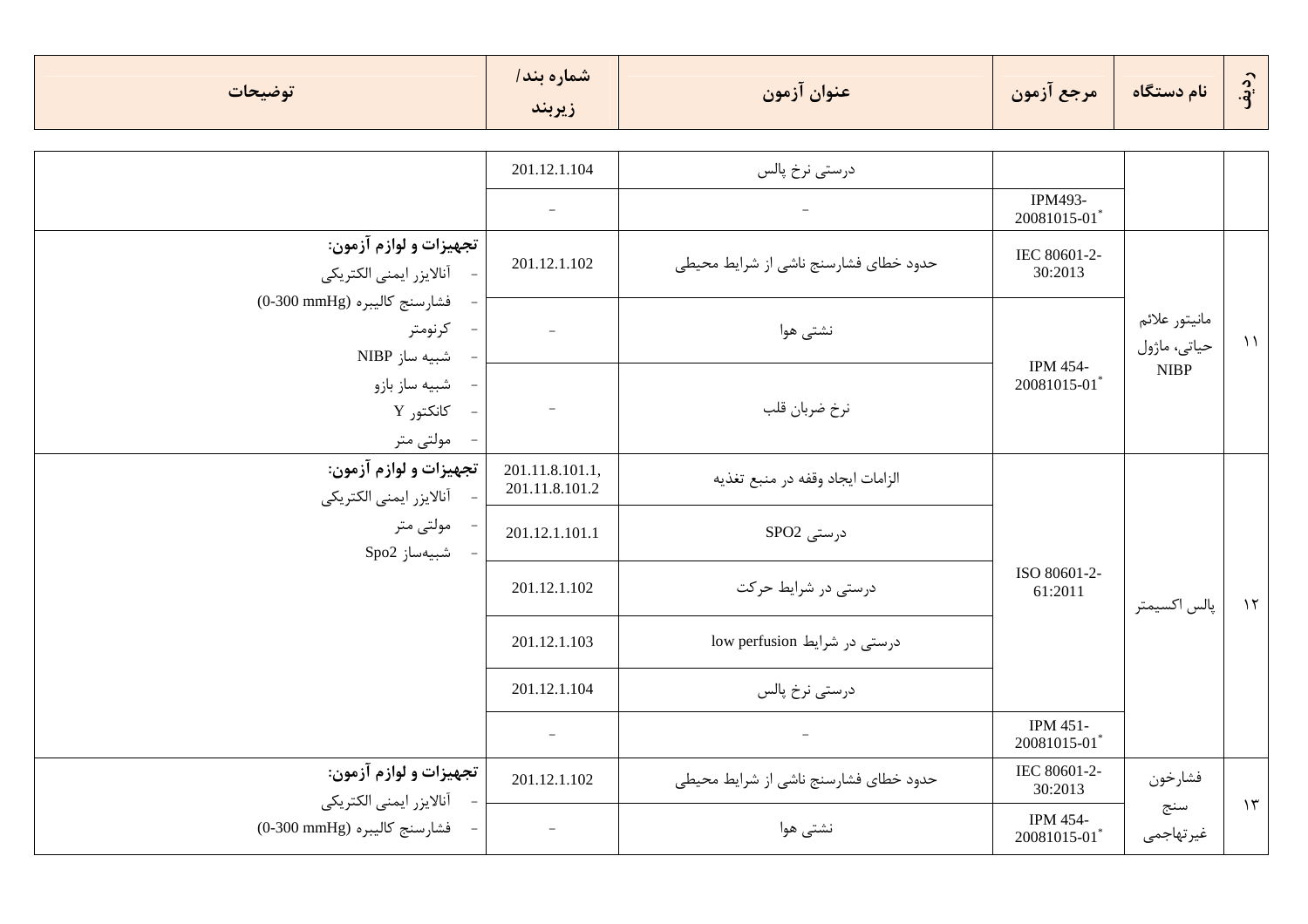| توضيحات                                                   | شماره بند/<br>زيربند            | عنوان آزمون         | مرجع آزمون                      | نام دستگاه         | رديف      |
|-----------------------------------------------------------|---------------------------------|---------------------|---------------------------------|--------------------|-----------|
| - كرنومتر                                                 |                                 |                     |                                 | (الكترونيكي)       |           |
| - شبیه ساز NIBP                                           |                                 |                     |                                 |                    |           |
| - شبيه ساز بازو                                           | $\overline{\phantom{a}}$        | نرخ ضربان قلب       |                                 |                    |           |
| - كانكتور Y                                               |                                 |                     |                                 |                    |           |
| - مولتى متر                                               |                                 |                     |                                 |                    |           |
| تجهيزات و لوازم آزمون:                                    |                                 |                     |                                 |                    |           |
| - فشارسنج                                                 |                                 |                     |                                 | فشار خون           |           |
| - كرنومتر                                                 | $\equiv$                        | درستی فشار          | <b>IPM 424-</b><br>20081015-01* | سنج<br>غيرتهاجمي   | $\gamma$  |
| - شبيه ساز بازو                                           |                                 |                     |                                 | (دستی)             |           |
| - كانكتور Y                                               |                                 |                     |                                 |                    |           |
| تجهيزات و لوازم آزمون:                                    | $\overline{\phantom{a}}$        | كاليبراسيون كاربرى  |                                 |                    |           |
| آنالايزر ايمنى الكتريكي                                   | $\omega$                        |                     |                                 | مانيتور علائم      |           |
| - شبيه ساز IBP                                            |                                 | آلارمها             | IPM493-                         | حیاتی،<br>ماژولIBP | $\lambda$ |
| مولتى متر                                                 | $\omega$                        | درستی فشار          | 20081015-01*                    |                    |           |
|                                                           | $\sim$                          | درستی آلارم         |                                 |                    |           |
| تجهيزات و لوازم آزمون:                                    | 201.11.8                        | قطع منبع تغذيه      | IEC 60601-2-<br>24:2012         |                    |           |
| أنالايزر ايمنى الكتريكي                                   |                                 |                     |                                 |                    |           |
| فشار سنج<br>$\hspace{0.1mm}-\hspace{0.1mm}$               | $\hspace{0.1mm}-\hspace{0.1mm}$ | درستى فلو           | <b>IPM</b><br>48820081015-01*   |                    |           |
| آنالايزر تزريق<br>$\overline{\phantom{a}}$<br>سيلندر مدرج | $\hspace{0.1mm}-\hspace{0.1mm}$ | فشار بيشينه         | (پمپ سرنگ)                      |                    |           |
| كرنومتر                                                   | $\equiv$                        | درستى فلو           |                                 | پمپ تزریق          | 9         |
| ترازو<br>پيپت                                             |                                 | فشار بيشينه         | <b>IPM</b><br>41620081015-01    |                    |           |
| مولتى متر                                                 | $-$                             | شناسایی هوا در مسیر |                                 |                    |           |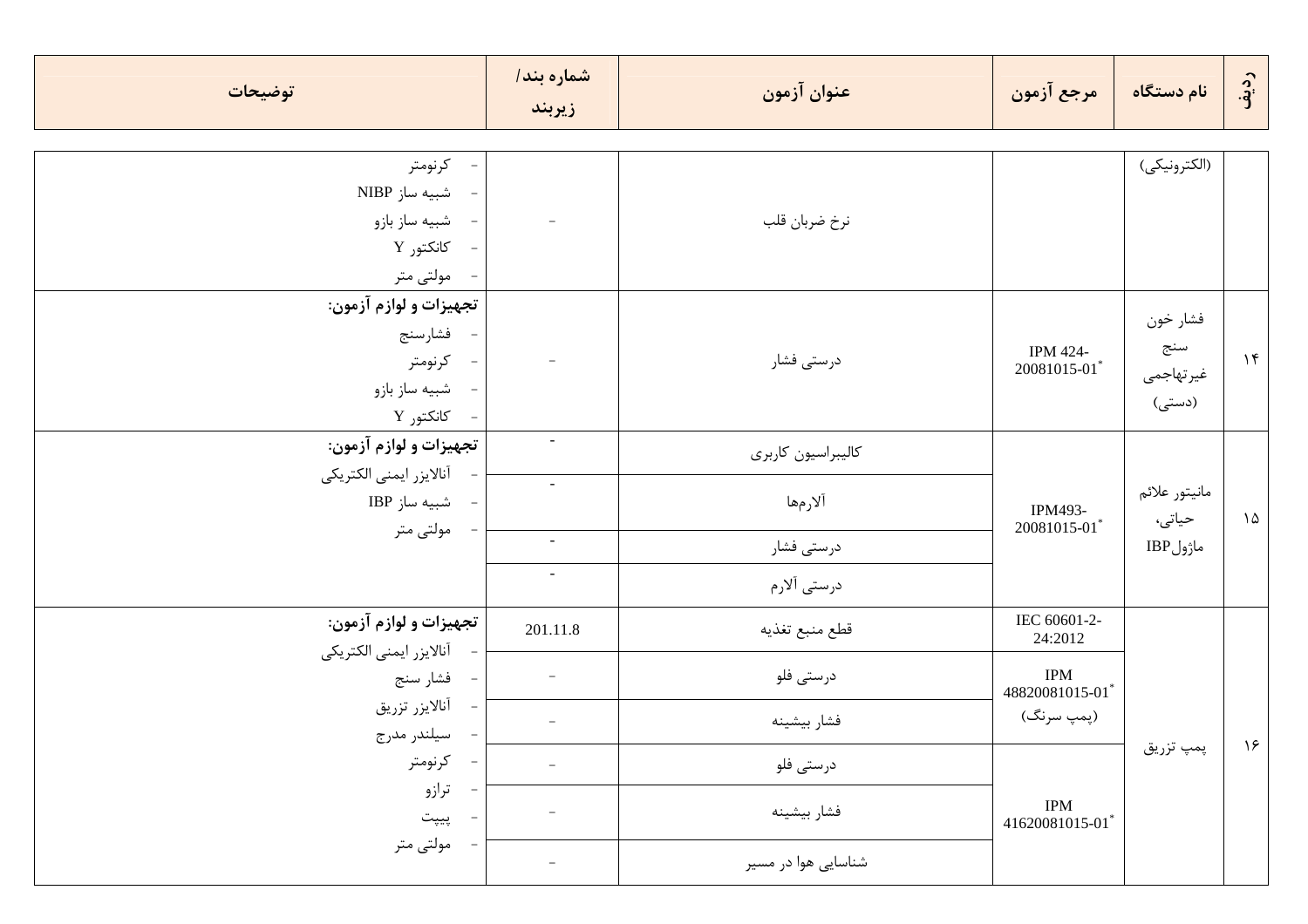| توضيحات                                                                               | شماره بند/<br>زيربند                                                             | عنوان آزمون                      | مرجع آزمون                   | نام دستگاه    | رديف      |  |
|---------------------------------------------------------------------------------------|----------------------------------------------------------------------------------|----------------------------------|------------------------------|---------------|-----------|--|
| تجهيزات و لوازم آزمون:<br>آنالايزر ايمنى الكتريكي<br>- شبيه ساز ريه/أزمونگر ونتيلاتور | $\equiv$                                                                         | كنترلها                          |                              |               |           |  |
| - فشار سنج<br>- أنالايزر اكسيژن<br>- كرنومتر<br>مولتى متر                             | $\bar{a}$                                                                        | پارامترهای مانیتور شده و آلارمها | <b>IPM</b><br>45820081015-01 | ونتيلاتور     | $\gamma$  |  |
| تجهيزات و لوازم آزمون:<br>آنالايزر ايمنى الكتريكي                                     | 4.3.1                                                                            | درها و وسیلههای قفل              |                              |               |           |  |
| ديتالاگر دما و فشار<br>- بار آزمون                                                    | 4.3.3 به جز 4.3.34                                                               | فيلتر هوا                        |                              |               |           |  |
| Hollow Load -<br>- اندیکانور شیمیایی<br>- مولتى متر                                   | 4.4.2<br>h, i, k به جز موارد<br>در زیربند 4.4.2.2 و<br>در زيربند h, i<br>4.4.2.3 | ابزارها و نشانگرها               |                              |               |           |  |
|                                                                                       | 4.4.3.1                                                                          | طرف بارگذاري استريلايزر          | EN 13060:2010                | اتوكلاو پزشكى | $\lambda$ |  |
|                                                                                       | 4.4.3.2                                                                          | استریلایزرهای دو درب             |                              |               |           |  |
|                                                                                       | 4.4.3.4                                                                          | شمارنده سيكل                     |                              |               |           |  |
|                                                                                       | 4.4.4                                                                            | ثباتها و ثبتها                   |                              |               |           |  |
|                                                                                       | 4.5.1                                                                            | سیستمهای کنترل (کنترل فرآیند)    |                              |               |           |  |
|                                                                                       | 4.5.3                                                                            | سیستمهای نمایش اشکال             |                              |               |           |  |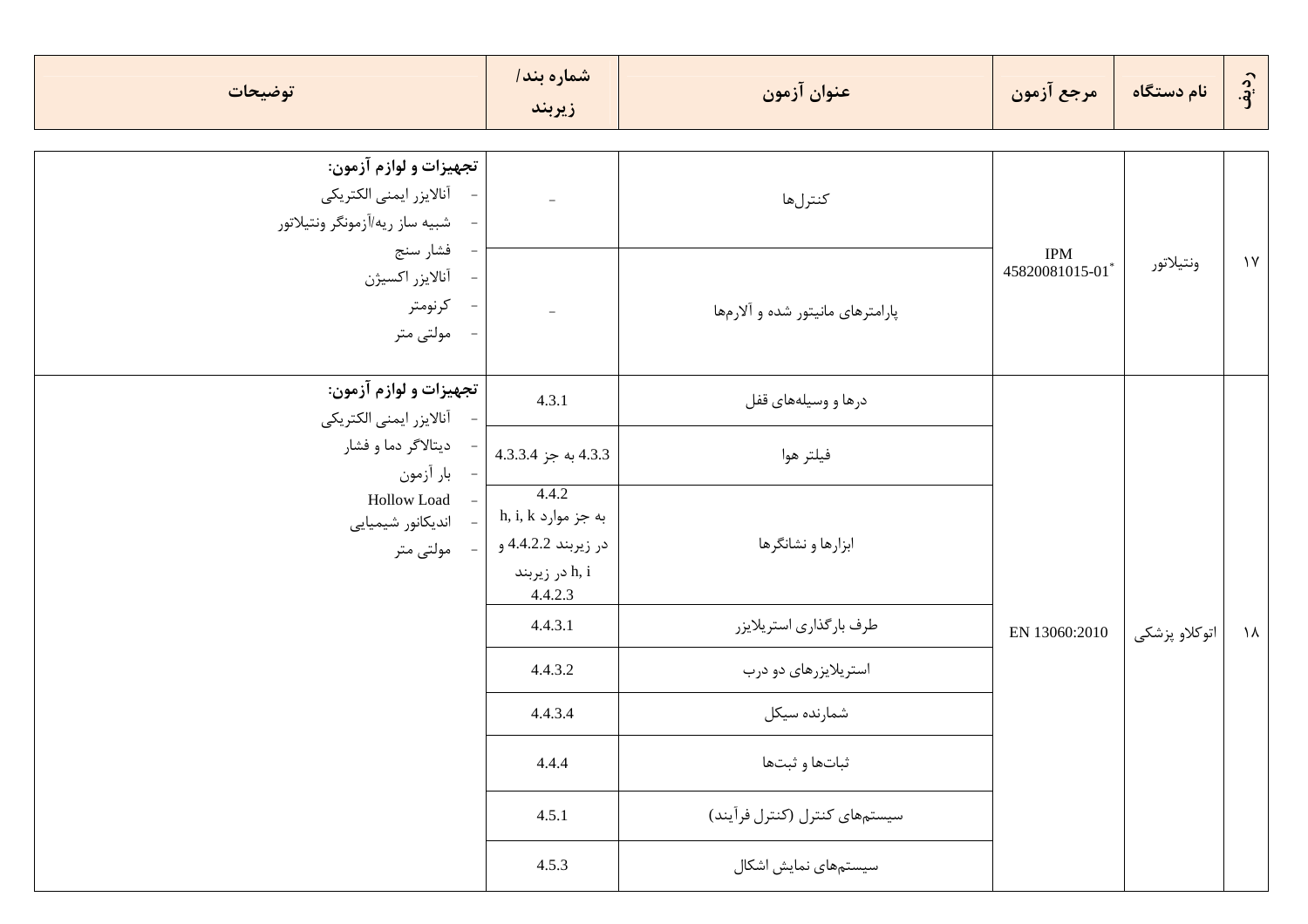| توضيحات                                           | شماره بند/<br>زيربند | عنوان آزمون                                         | مرجع آزمون  | نام دستگاه                  | رديف      |
|---------------------------------------------------|----------------------|-----------------------------------------------------|-------------|-----------------------------|-----------|
|                                                   | 4.6.2                | دمای استریل و زمان نگهداری                          |             |                             |           |
|                                                   | 10.4                 | آزمون چمبر خالي                                     |             |                             |           |
|                                                   | 10.5                 | آزمون بار جامد                                      |             |                             |           |
|                                                   | 10.6                 | hollow load A آزمون                                 |             |                             |           |
|                                                   | 10.7                 | hollow load B أزمون                                 |             |                             |           |
| تجهيزات و لوازم آزمون:<br>أنالايزر ايمنى الكتريكي | 4.3.1.4              | درب                                                 |             |                             |           |
| ديتالاگر دما و فشار<br>$\overline{\phantom{a}}$   | 4.3.2                | استریلایزرهای دو درب                                |             |                             |           |
| بار أزمون<br>Hollow Load                          | 5.3                  | فيلتر هوا                                           |             |                             |           |
| اندیکانور شیمیایی<br>- كرنومتر                    | 5.4                  | سيستم وكيوم                                         |             |                             |           |
| مولتى متر                                         | 6.3.1                | وسايل نشانگر                                        |             | اتوكلاو                     |           |
|                                                   | 6.3.2                | نشانگرها و ثباتها در استریلایزرهای دو درب           | EN 285:2015 | بیمارستانی و<br>امحاء زباله | $\lambda$ |
|                                                   | 6.4.2                | حلقههای اندازهگیری دما برای کنترل، ثبت و نشان دادن  |             |                             |           |
|                                                   | 6.4.4.a              | حلقههای اندازهگیری فشار برای کنترل، ثبت و نشان دادن |             |                             |           |
|                                                   | 6.4.5                | تجهیزات کنترل و نشان دهنده زمان                     |             |                             |           |
|                                                   | 6.5.2.2              | ثبتها                                               |             |                             |           |
|                                                   | 6.5.3.2              | رزولوشن ثبتهای ترسیمی فشار و دما                    |             |                             |           |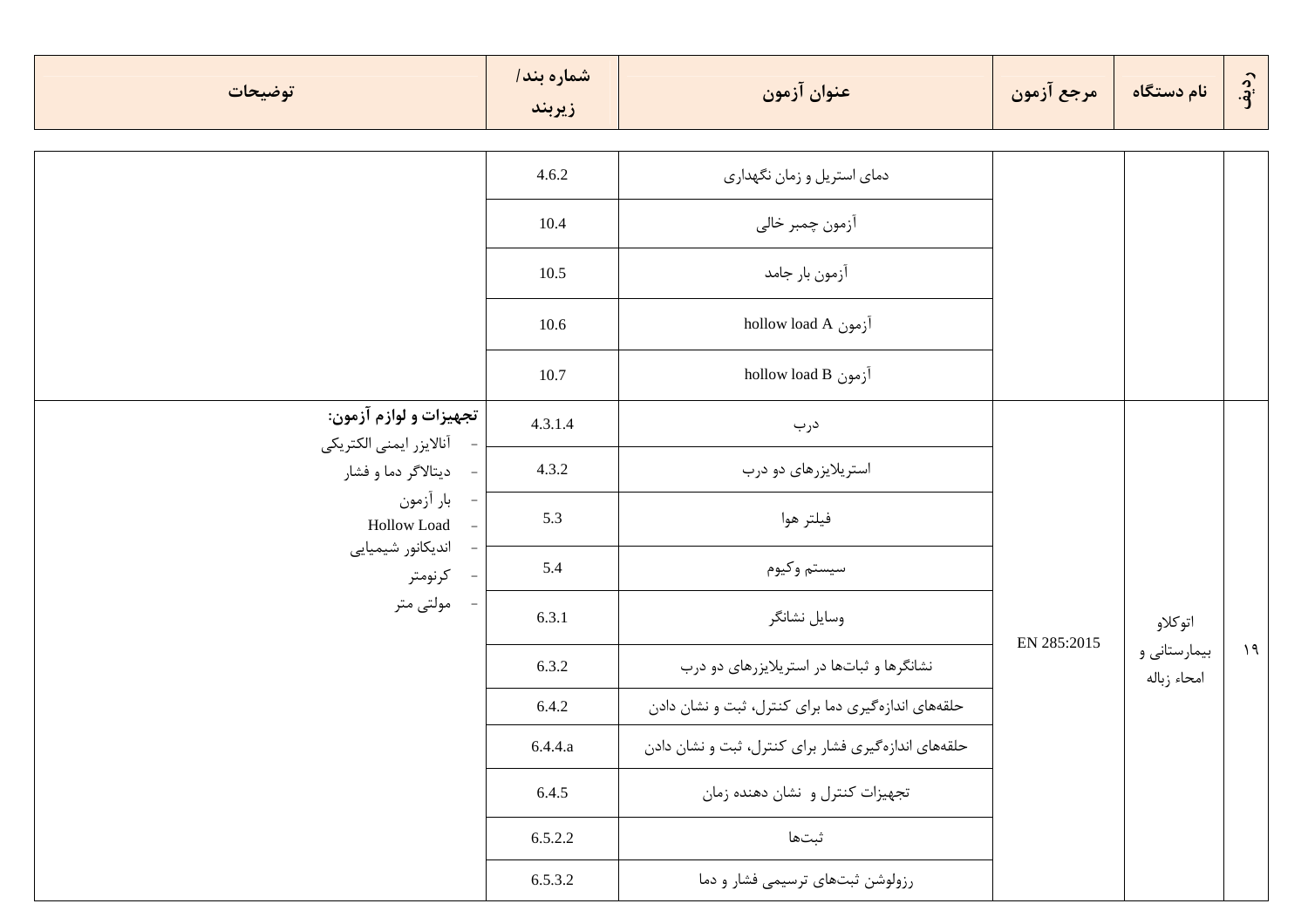| توضيحات                                      | شماره بند/<br>زيربند     | عنوان آزمون                     | مرجع آزمون                  | نام دستگاه      | رديف           |
|----------------------------------------------|--------------------------|---------------------------------|-----------------------------|-----------------|----------------|
|                                              | 6.5.3.3                  | رزولوشن ثبتهای جدولی فشار و دما |                             |                 |                |
|                                              | 7.1.1                    | سیستمهای کنترل                  |                             |                 |                |
|                                              | 7.2                      | سیستمهای نشان دهنده اشکال       |                             |                 |                |
|                                              | 8.2.1.1                  | محدوده دمای استریل              |                             |                 |                |
|                                              | 8.2.2                    | Bowie and Dick [joule and       |                             |                 |                |
|                                              | 8.2.5                    | آزمون Hollow load               |                             |                 |                |
| تجهيزات و لوازم آزمون:                       | $\overline{\phantom{a}}$ | شير جريان سريع اكسيژن           |                             |                 |                |
| آنالايزر ايمنى الكتريكي<br>فشار سنج          | $\overline{\phantom{a}}$ | نشتىهاى فشار بالا               |                             |                 |                |
| فلومتر                                       | $\overline{\phantom{a}}$ | نشتىهاى فشار متوسط              |                             |                 |                |
| اسپیرومتر<br>آنالايزر اكسيژن                 |                          | نشتىهاى فشار پايين              |                             |                 |                |
| كرنومتر<br>شبيه ساز ريه                      |                          | سیستم تنفسی                     | <b>IPM</b><br>400-20081015- |                 |                |
| كيسه تنفسى                                   | $\overline{\phantom{a}}$ | شير APL                         | $01^*$                      | ماشين<br>بيهوشى | $\mathbf{r}$ . |
| حباب فشار خون سنج<br>آنالایزر عاملهای بیهوشی | $\overline{\phantom{a}}$ | سيستم تهويه                     |                             |                 |                |
| مولتى متر                                    | $\overline{\phantom{a}}$ | فلومترها                        |                             |                 |                |
|                                              | $\overline{\phantom{a}}$ | كمينه فلو و درصد اكسيژن         |                             |                 |                |
|                                              | $\overline{\phantom{a}}$ | شير PEEP                        |                             |                 |                |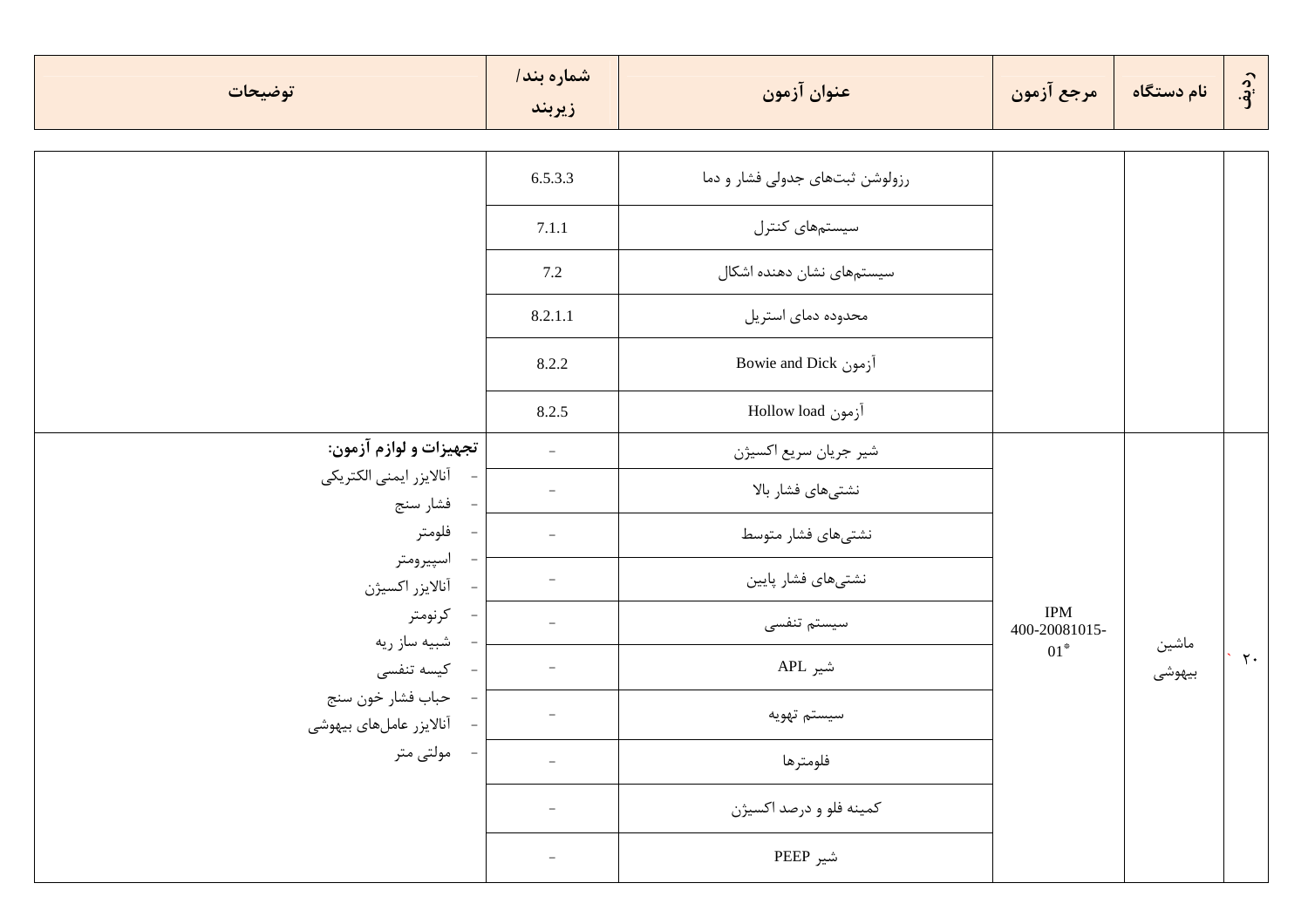| توضيحات                                                                      | شماره بند/<br>زيربند     | عنوان آزمون                  | مرجع آزمون                | نام دستگاه               | رديف       |
|------------------------------------------------------------------------------|--------------------------|------------------------------|---------------------------|--------------------------|------------|
|                                                                              |                          | پایش حجم بازدمی              |                           |                          |            |
|                                                                              |                          | مدها و تنظیمات               |                           |                          |            |
|                                                                              | $\overline{\phantom{m}}$ | پایشها و هشدارها             |                           |                          |            |
|                                                                              |                          | بازرسى تغليظ                 | IPM 436-<br>20081015-01*  |                          |            |
| تجهيزات و لوازم آزمون:                                                       |                          | حفاظت در برابر دمای بالا     |                           | وارمر خون                |            |
| آنالايزر ايمنى الكتريكي<br>- ترمومتر                                         |                          | درستی و کنترل دما            | IPM 1477-<br>20091215-01* |                          | $\uparrow$ |
| مولتى متر                                                                    |                          | عملكرد كنترلر دما            |                           |                          |            |
| تجهيزات و لوازم آزمون:<br>آنالايزر ايمنى الكتريكي                            |                          | كرايومتر نوك پروب            |                           |                          |            |
| كرنومتر<br>$\overline{\phantom{a}}$                                          |                          | كرايومتر دماي بافت           | IPM 457-<br>20081015-01*  | كرايو جراحى              | $\tau\tau$ |
| ذره بين<br>مولتى متر                                                         |                          | زمان سنج زمان سپري شده       |                           |                          |            |
| تجهيزات و لوازم آزمون:<br>أنالايزر ايمني الكتريكي                            | $\omega$                 | زمان سنج                     |                           |                          |            |
| - كرنومتر<br>Ultrasound power meter<br>$\overline{\phantom{a}}$<br>مولتى متر |                          | توان اولتراسوند              | IPM 470-<br>20081015-01*  | فيزيوتراپي<br>اولتراسوند | $\tau\tau$ |
| تجهيزات و لوازم آزمون:                                                       | $\overline{\phantom{m}}$ | شناسایی مبدل و تنظیمات اسکنر |                           |                          |            |
| أنالايزر ايمنى الكتريكي<br>فانتوم اولتراسوند چند منظوره                      | $\overline{\phantom{0}}$ | ناحيه مرده                   | IPM 474-<br>20081015-01*  | اسكنرهاى<br>اولتراسوند   | $\tau$     |
| فانتوم اولتراسوند داپلر                                                      | $\overline{\phantom{a}}$ | رزولوشن محورى                |                           |                          |            |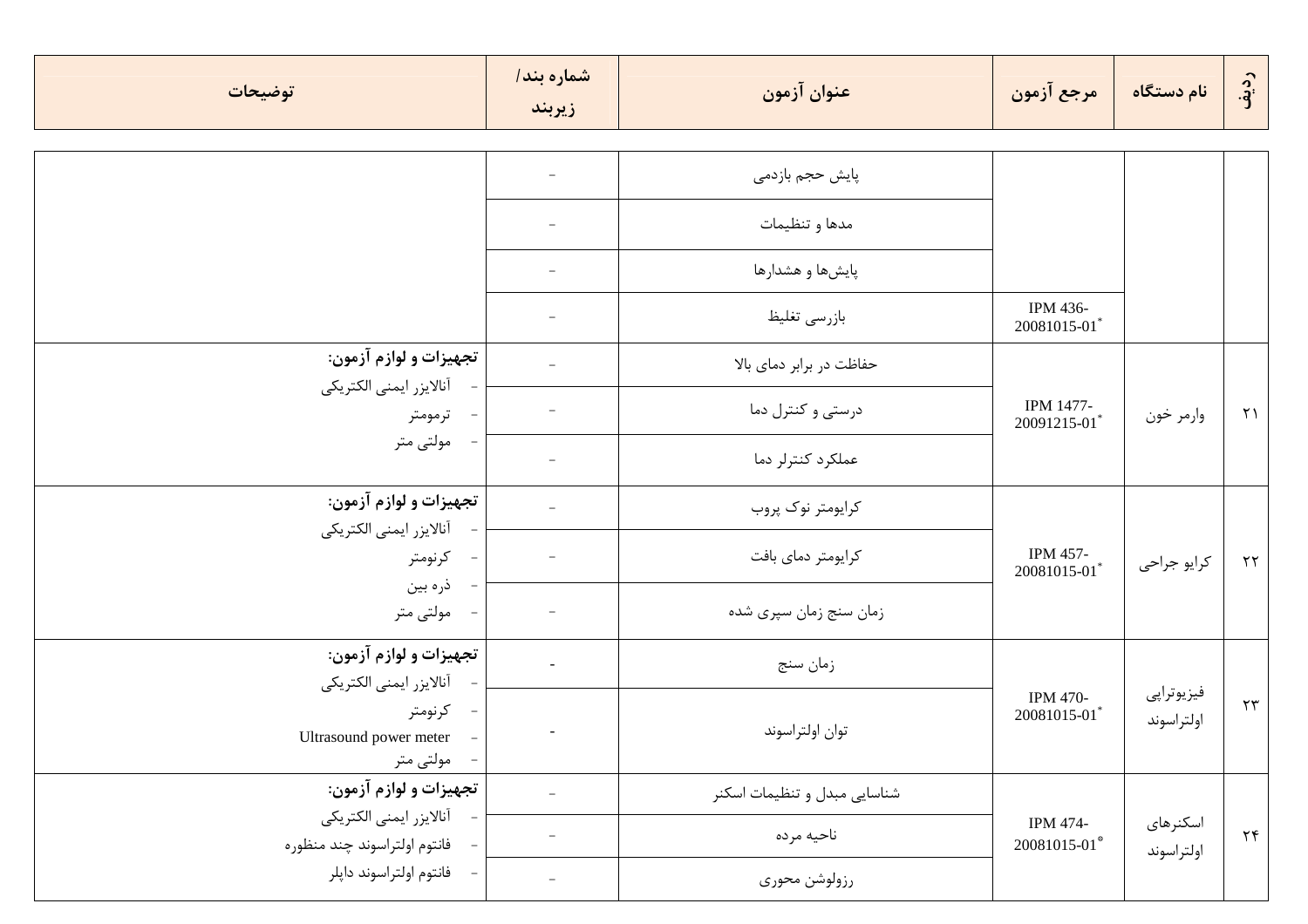| توضيحات                                             | شماره بند/<br>زيربند     | عنوان آزمون                 | مرجع آزمون               | نام دستگاه           | رديف              |
|-----------------------------------------------------|--------------------------|-----------------------------|--------------------------|----------------------|-------------------|
| - شبيه ساز فلوي خون                                 | $\equiv$                 | رزولوشن جانبي               |                          |                      |                   |
| - شبیه ساز ECG<br>- پاورمتر اولتراسوند              | $\overline{\phantom{a}}$ | فاصله عمودى                 |                          |                      |                   |
| - مولتى متر                                         | $\overline{\phantom{a}}$ | فاصله افقى                  |                          |                      |                   |
|                                                     | $\overline{\phantom{a}}$ | كاليبراسيون داپلر           |                          |                      |                   |
| تجهيزات و لوازم آزمون:<br>- أنالايزر ايمنى الكتريكي | 5.1.2                    | قسمتهای متحرک               |                          |                      |                   |
| - كوليس<br>- ديسک فلزي                              | 5.1.3                    | كنترلهاي كاربرى             | ISO 6875:2011<br>(صندلی) |                      |                   |
| - نيروسنج                                           | 5.1.5                    | عمليات توقف سيستم           |                          |                      |                   |
| - كرنومتر<br>- لوکس متر                             | 5.2.3                    | دسته صندلی                  |                          |                      |                   |
| - مولتى متر                                         | 5.3.2                    | وسيله ايمن از خرابي         |                          |                      |                   |
|                                                     | 5.2.1                    | سطح روشنايي قابل تنظيم      |                          | يونيت، صندلى         | $\Upsilon \Delta$ |
|                                                     | 5.2.2.2                  | روشنايي                     | ISO 9680:2013            | و چراغ<br>دندانپزشکی |                   |
|                                                     | 5.2.3                    | میزان روشنایی در چشم بیمار  | (چراغ)                   |                      |                   |
|                                                     | 5.3.3                    | حركت دوراني                 |                          |                      |                   |
|                                                     | 5.3.4                    | کارکرد و تنظیم مکانیکی چراغ |                          |                      |                   |
|                                                     | 5.1.3                    | كنترلهاى كاربرى             | ISO 7494-1:2011          |                      |                   |
|                                                     | 5.2.1                    | جمع كننده اجسام جامد        | (يونيت)                  |                      |                   |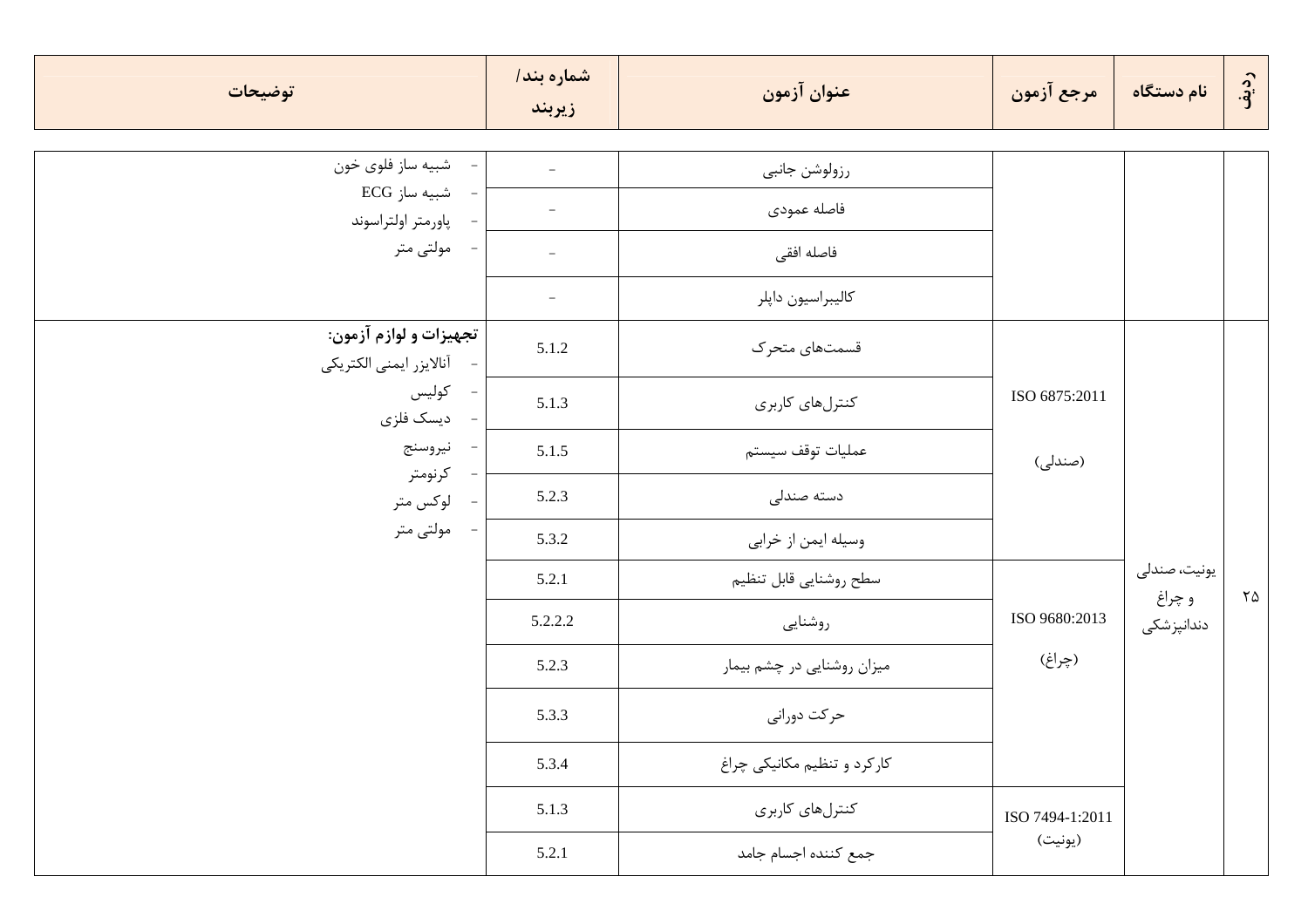| توضيحات                                           | شماره بند/<br>زيربند     | عنوان آزمون                    | مرجع آزمون                      | نام دستگاه      | رديف                   |  |
|---------------------------------------------------|--------------------------|--------------------------------|---------------------------------|-----------------|------------------------|--|
|                                                   | 5.2.2                    | دستگاه جداكننده آمالگام        |                                 |                 |                        |  |
| تجهيزات و لوازم آزمون:<br>آنالايزر ايمنى الكتريكي | $\overline{\phantom{a}}$ | كاليبراسيون نرخ                |                                 |                 |                        |  |
| فشار سنج ديجيتال<br>شبيه ساز ترانسديوسر           |                          | ألارم نرخ                      | <b>IPM 481-</b><br>20081015-01* | مانيتور جنين    | ۲۶                     |  |
| شبیه ساز ECG<br>مولتى متر                         |                          | ترانسديوسر فشار درون رحمى      |                                 |                 |                        |  |
| تجهيزات و لوازم آزمون:<br>آنالايزر ايمنى الكتريكي | 201.9.2.3                | خطرات مربوط به قسمتهای متحرک   | IEC 60601-2-<br>46:2016         | تخت اتاق<br>عمل |                        |  |
| نيروسنج                                           | 201.11.6.5               | بررسی درجه IP                  |                                 |                 |                        |  |
| بار استاندارد<br>سطح شیب دار                      | 201.11.8                 | قطع منبع تغذيه                 |                                 |                 |                        |  |
| مولتى متر                                         | 201.12                   | درستی داده های کاری            |                                 |                 | $\mathsf{Y}\mathsf{Y}$ |  |
|                                                   | 201.15.4.7.2.101         | عملكرد ناخواسته                |                                 |                 |                        |  |
|                                                   | 201.9.4.2.2              | پایداری به غیر از حالت جابجایی |                                 |                 |                        |  |
| تجهيزات و لوازم آزمون:                            | 201.9.8.3.101            | حفاظها و ديوارەها              |                                 |                 |                        |  |
| آنالايزر ايمنى الكتريكي<br>ترمومتر                | 201.9.3                  | سطوح و گوشهها و لبهها          | IEC 60601-2-                    |                 |                        |  |
| نيروسنج                                           | 201.9.8.3.102            | سینی تشک                       | 19:2009                         | انكوباتور نوزاد | ٢٨                     |  |
| كرنومتر<br>آزمونگر سطوح، گوشهها و لبههای تیز      | 201.11.1.2.2             | دمای قسمتهای کاربردی           |                                 |                 |                        |  |
| سشوار                                             | 201.11.8                 | قطع منبع تغذيه                 |                                 |                 |                        |  |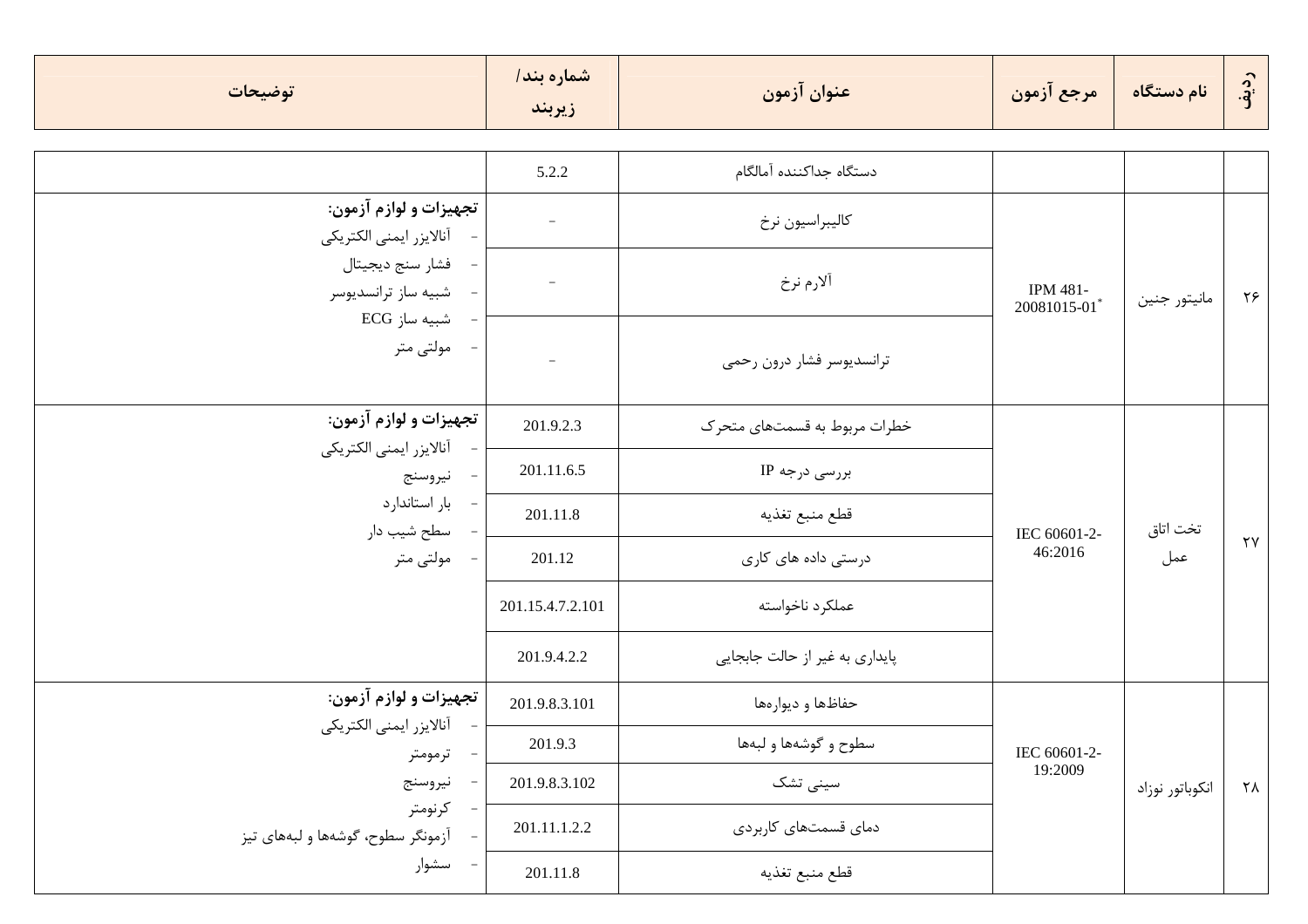| توضيحات                                    | شماره بند/<br>زيربند     | عنوان آزمون                                             | مرجع آزمون               | نام دستگاه | رديف         |
|--------------------------------------------|--------------------------|---------------------------------------------------------|--------------------------|------------|--------------|
| شبیه ساز دما<br>- مولتى متر                | 201.12.2.101             | گستره دما برای انکوباتورهای کنترل شده نسبت به دمای پوست |                          |            |              |
|                                            | 201.12.1.108             | فراجست دما                                              |                          |            |              |
|                                            | 201.12.1.109             | درستی نشانگر رطوبت                                      |                          |            |              |
|                                            | 201.15.4.2               | وسایل کنترل دما و بار بیش از حد                         |                          |            |              |
|                                            | $\blacksquare$           | درستی دما                                               | IPM 415-<br>20081015-01* |            |              |
| تجهيزات و لوازم آزمون:                     | $\equiv$                 | آشكارساز هوا/كف                                         |                          |            |              |
| آنالايزر ايمنى الكتريكي<br>- ترمومتر       | $\overline{\phantom{a}}$ | آشكارساز نشت خون                                        |                          |            |              |
| كرنومتر<br>سرنگ<br>$\sim$ $-$              | $\overline{\phantom{a}}$ | درستی دما                                               |                          |            |              |
| فشارسنج<br>سيلندر مدرج<br>$\sim$ $-$       |                          | آلارمهای دما                                            |                          |            |              |
| - رسانایی سنج<br>PH متر یا محلول استاندارد |                          | درستي رسانايي                                           | IPM 413-                 | همودياليز  | $\Upsilon$ ٩ |
| - مولتى متر                                | $\overline{\phantom{a}}$ | ألارمهاي رسانايي                                        | 20081015-01*             |            |              |
|                                            |                          | مانيتور فشار مسير خون                                   |                          |            |              |
|                                            |                          | ألارمهاي فشار مسير خون                                  |                          |            |              |
|                                            |                          | پمپ هپارين                                              |                          |            |              |
|                                            | $\qquad \qquad -$        | انسداد پمپ خون                                          |                          |            |              |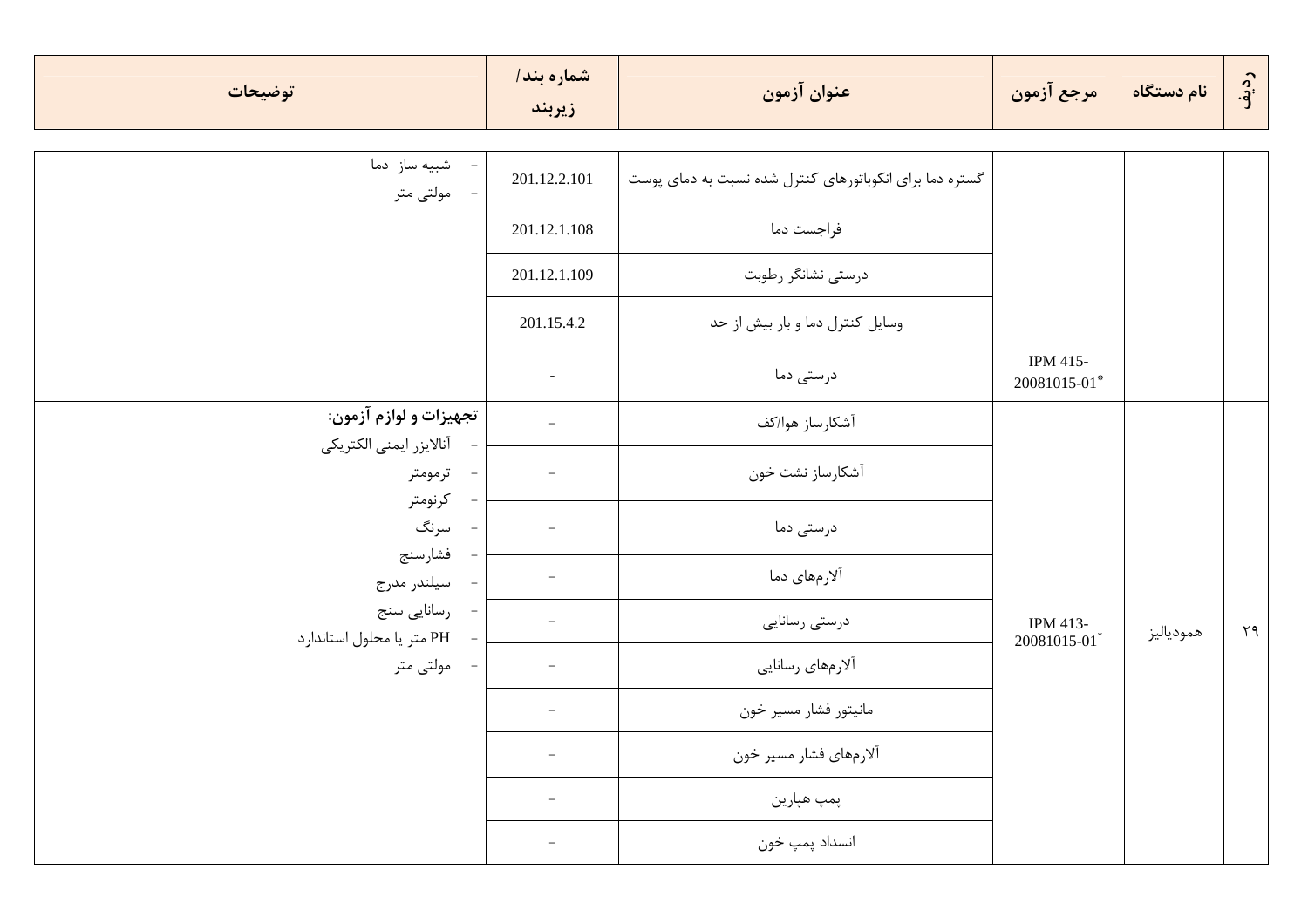| توضيحات                                      | شماره بند/<br>زيربند     | عنوان آزمون                              | مرجع آزمون                           | نام دستگاه     | رديف               |
|----------------------------------------------|--------------------------|------------------------------------------|--------------------------------------|----------------|--------------------|
|                                              |                          |                                          |                                      |                |                    |
|                                              |                          | نرخ فلو پمپ خون                          |                                      |                |                    |
|                                              |                          | نرخ فلو مايع دياليز                      |                                      |                |                    |
|                                              |                          | مانيتور فشار منفى                        |                                      |                |                    |
|                                              | $\overline{\phantom{0}}$ | ألارمهاي فشار منفى                       |                                      |                |                    |
|                                              |                          | ویژگیهای اضافی                           |                                      |                |                    |
| تجهيزات و لوازم آزمون:<br>بار وزنی استاندارد | 201.7.2.101              | هشدار مربوط به چشم بند                   | IEC 60601-2-<br>50:2009              |                |                    |
| نيروسنج<br>كرنومتر                           | 201.9.8.3.1              | استقامت مكانيكي نگهدارنده بيمار يا كاربر |                                      |                |                    |
| ترمومتر<br>آنالايزر ايمنى الكتريكي           | 201.9.8.3.101            | موانع و محافظها                          |                                      |                |                    |
| رادیومتر (نور مرئی)<br>مولتى متر             | 201.15.3.1,<br>201.9.5.1 | محافظ لامپ                               |                                      | فتوتراپي نوزاد | $\mathbf{r}$ .     |
|                                              | 201.11.1.2.2             | دمای قسمتهای کاربردی                     |                                      |                |                    |
|                                              | 201.15.4.4.101           | طول عمر لامپ                             |                                      |                |                    |
|                                              | $\overline{\phantom{a}}$ | تابش طيفي                                | IPM 469-<br>$20081015\text{-}01^{*}$ |                |                    |
| تجهيزات و لوازم آزمون:                       | 201.9.8.3.1              | استقامت مكانيكي نگهدارنده بيمار يا كاربر | IEC 60601-2-                         | وارمر تابشي    |                    |
| بار وزنی استاندارد<br>نيروسنج                | 201.10.6                 | تشعشع مادون قرمز                         | 21:2009                              | نوزاد          | $\uparrow\uparrow$ |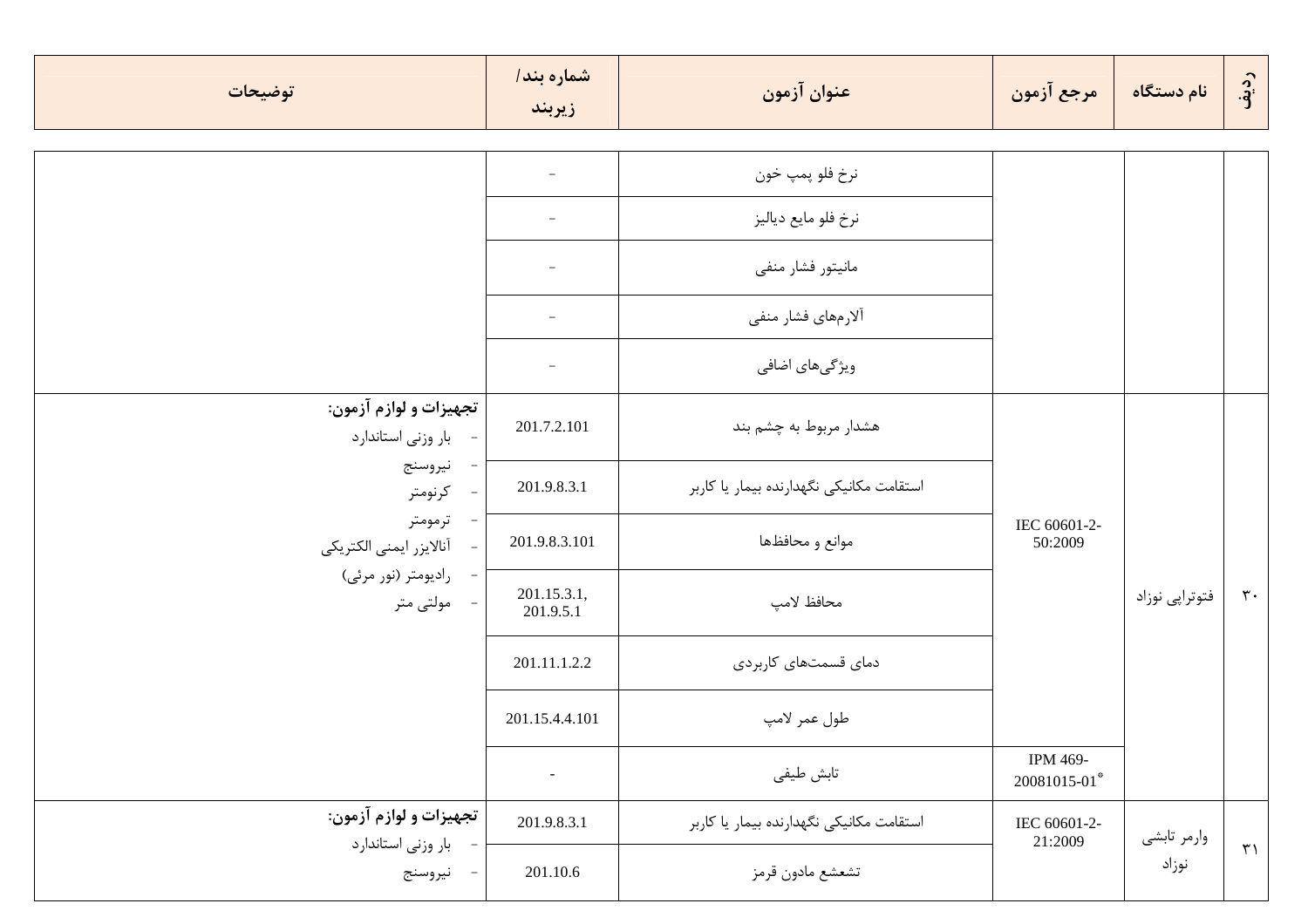| توضيحات                                          | شماره بند/<br>زيربند     | عنوان آزمون                             | مرجع آزمون               | نام دستگاه               | رديف       |
|--------------------------------------------------|--------------------------|-----------------------------------------|--------------------------|--------------------------|------------|
| - كرنومتر<br>ترمومتر                             | 201.11.1.2.2             | دمای قسمتهای کاربردی                    |                          |                          |            |
| آنالايزر ايمنى الكتريكي<br>راديومتر (مادون قرمز) | 201.12.2                 | قابليت استفاده                          |                          |                          |            |
| مولتی متر<br>شبیه ساز دما                        | 201.11.8                 | قطع منبع تغذيه                          |                          |                          |            |
|                                                  | $\overline{\phantom{a}}$ | درستی دما                               | IPM 419-                 |                          |            |
|                                                  |                          | درستی آلارم                             | 20081015-01*             |                          |            |
| تجهيزات و لوازم آزمون:                           |                          | درستی دما                               |                          |                          |            |
| آنالايزر ايمنى الكتريكي<br>كرنومتر<br>دورسنج     | $\overline{\phantom{a}}$ | درستي زمان سنج                          | IPM 456-<br>20081015-01* | سانتريفيوژ<br>أزمايشگاهي | $\tau\tau$ |
| ترمومتر<br>مولتی متر                             | $\equiv$                 | درستى تنظيمات سرعت                      |                          |                          |            |
| تجهيزات و لوازم آزمون:                           | 5                        | تمیز کردن، ضد عفونی و سترون سازی        |                          |                          |            |
| - وکيوم متر<br>فلومتر                            | 6.2.1                    | كانكتورهاي لوله گذاري براي ظرف جمع آوري |                          |                          |            |
| - كرنومتر<br>آنالايزر ايمنى الكتريكي             | 7.4                      | پايدارى                                 | ISO 10079-<br>1:2015     | ساكشن با                 |            |
| مولتی متر                                        | 7.5.2                    | وسایل حفاظت در برابر سر ریز             |                          | تغذيه<br>الكتريكي        | $\tau\tau$ |
| سطح شيبدار<br>كوليس                              | 9.1                      | تجهيزات خلاء بالا/ جريان بالا           |                          |                          |            |
| مولتى متر                                        | 9.2                      | تجهيزات خلاء متوسط                      |                          |                          |            |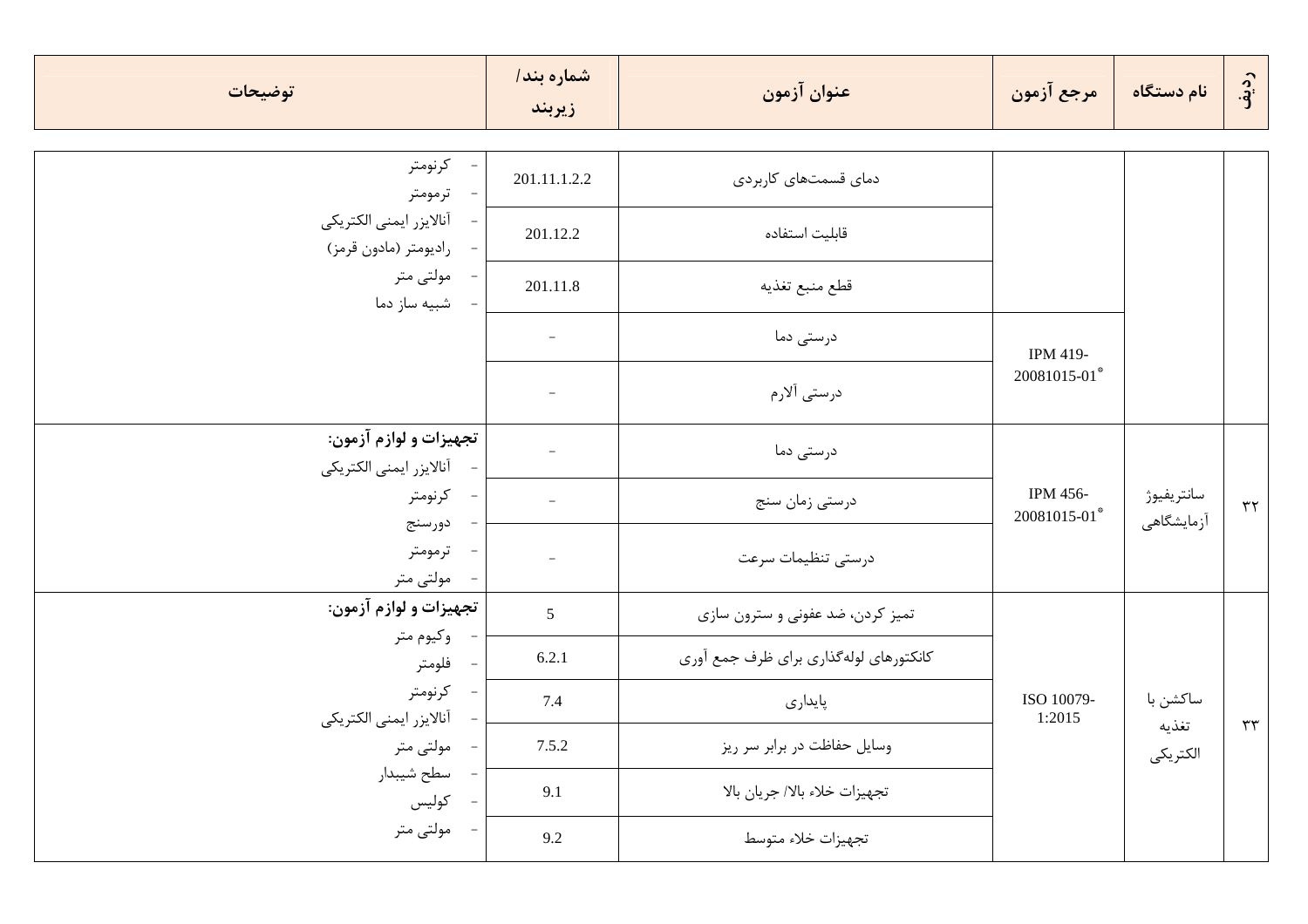| توضيحات                                | شماره بند/<br>زيربند                           | عنوان آزمون                            | مرجع آزمون                     | نام دستگاه  | رديف                        |        |
|----------------------------------------|------------------------------------------------|----------------------------------------|--------------------------------|-------------|-----------------------------|--------|
|                                        |                                                |                                        |                                |             |                             |        |
|                                        | 9.3                                            | تجهيزات خلاء پايين/جريان پايين         |                                |             |                             |        |
|                                        | 9.11                                           | وقفه در منبع تغذيه                     |                                |             |                             |        |
|                                        | 11.3.i                                         | برچسب گذاری تجهیزات                    |                                |             |                             |        |
|                                        | $\blacksquare$                                 | درستي گيج وكيوم                        | <b>IPM 459-</b><br>20081015-01 |             |                             |        |
| تجهيزات و لوازم آزمون:                 | $5\overline{)}$                                | تميز كردن، ضد عفونى و سترون سازى       | ISO 10079-<br>3:2014           |             |                             |        |
| وكيوم متر<br>- فلومتر                  | 6.1.2                                          | گنجايش ظرف و حجم قابل استفاده          |                                |             |                             |        |
| - كرنومتر<br>سطح شيبدار                | 6.4.3, 6.4.4, 6.4.5                            | نشانگر سطح وكيوم                       |                                |             |                             |        |
| - مولتى متر                            | 7.4                                            | پايدارى                                |                                | ساكشن تغذيه |                             |        |
|                                        | 7.5.1                                          | حفاظت در برابر آلودگی                  |                                |             | شونده با<br>وكيوم يا گاز    | $\tau$ |
|                                        | 7.5.2                                          | وسیله حفاظت در برابر سرریز             |                                | فشار مثبت   |                             |        |
|                                        | 7.5.3.1                                        | حفاظت در برابر فشار منفى               |                                |             |                             |        |
|                                        | 9                                              | الزامات عملكرد جهت سطح وكيوم و نرخ فلو |                                |             |                             |        |
|                                        | $11.2$ (g, h, m, n, q,<br>$r, t, u, v)$ , 11.3 | نشانه گذاری                            |                                |             |                             |        |
| تجهيزات و لوازم آزمون:                 | 201.9.2.2.5                                    | فعال سازي پيوسته                       | IEC 60601-2-                   | تخت         |                             |        |
| آنالايزر ايمنى الكتريكي<br>- مولتى متر | 201.9.2.3.1                                    | حركت ناخواسته                          | 52:2009                        | الكتريكي    | $\mathsf{r}\mathsf{\Delta}$ |        |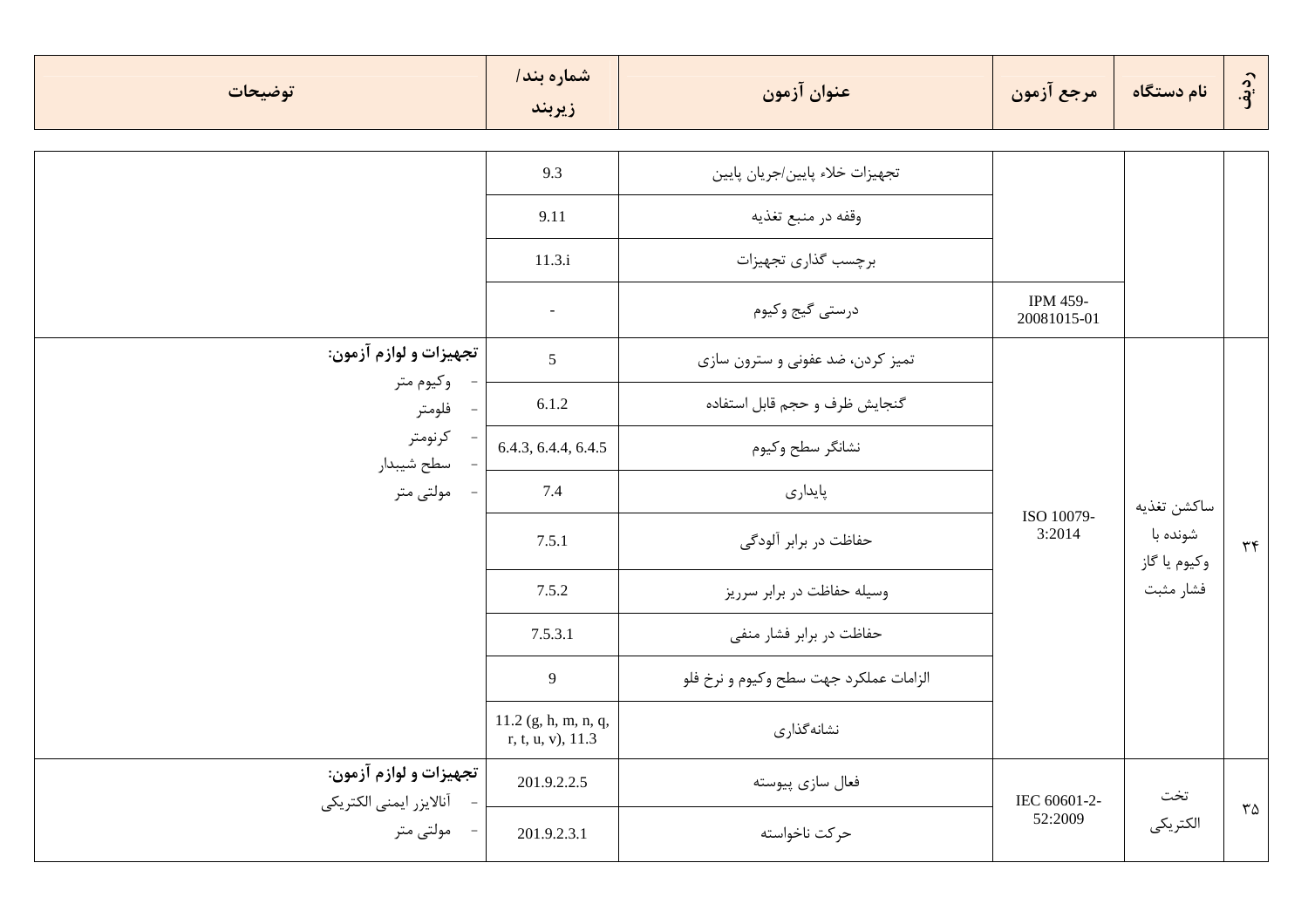| توضيحات                                                                | شماره بند/<br>زيربند     | عنوان آزمون                    | مرجع آزمون                      | نام دستگاه          | ردنې<br>آف             |
|------------------------------------------------------------------------|--------------------------|--------------------------------|---------------------------------|---------------------|------------------------|
|                                                                        | 201.11.8                 | وقفه در منبع تغذيه اصلى دستگاه |                                 |                     |                        |
|                                                                        | $\qquad \qquad -$        | $\overline{\phantom{a}}$       | <b>IPM 402-</b><br>20081015-01* |                     |                        |
| تجهيزات و لوازم آزمون:                                                 |                          | ألارمهاي فشار بالا             |                                 |                     |                        |
| أنالايزر ايمنى الكتريكي<br>فشار سنج                                    |                          | درستی فشار تنظیم شده           |                                 |                     |                        |
| مولتى متر                                                              |                          | درستی فشار نمایش داده شده      | IPM 466-                        | دمندەھاى            | $\mathbf{y}$           |
|                                                                        |                          | سازوكار رهايش فشار             | 20081015-01*                    | لاپاراسكوپى         |                        |
|                                                                        |                          | فلوى بيشينه                    |                                 |                     |                        |
|                                                                        |                          | فلوى پايين                     |                                 |                     |                        |
| تجهيزات و لوازم آزمون:<br>Three-lamp receptacle wiring polarity tester |                          | ولتاژ خط                       |                                 |                     |                        |
| مولتى متر<br>$\overline{\phantom{a}}$                                  | $\overline{\phantom{a}}$ | پتانسیل زمین                   |                                 |                     |                        |
| آنالايزر ايمنى الكتريكي<br>آزمونگر GFCI                                |                          | مقاومت نول- زمين               | IPM 437-<br>20081015-01*        | پريز برق            | $\mathsf{r}\mathsf{v}$ |
| Receptacle contact tension tester                                      | $\overline{\phantom{0}}$ | مقاومت زمين                    |                                 |                     |                        |
|                                                                        |                          | تنش كنتاكت                     |                                 |                     |                        |
| تجهيزات و لوازم آزمون:<br>Power meter                                  | 201.12.1.101             | درستى تنظيمات كنترلر خروجى     | IEC 60601-2-                    | تجهيزات             |                        |
| Matched load<br>كرنومتر                                                | 201.12.4.101             | .<br>بیشینه توان خروجی مجاز    | 3:20012                         | درماني موج<br>كوتاه | ۳۸                     |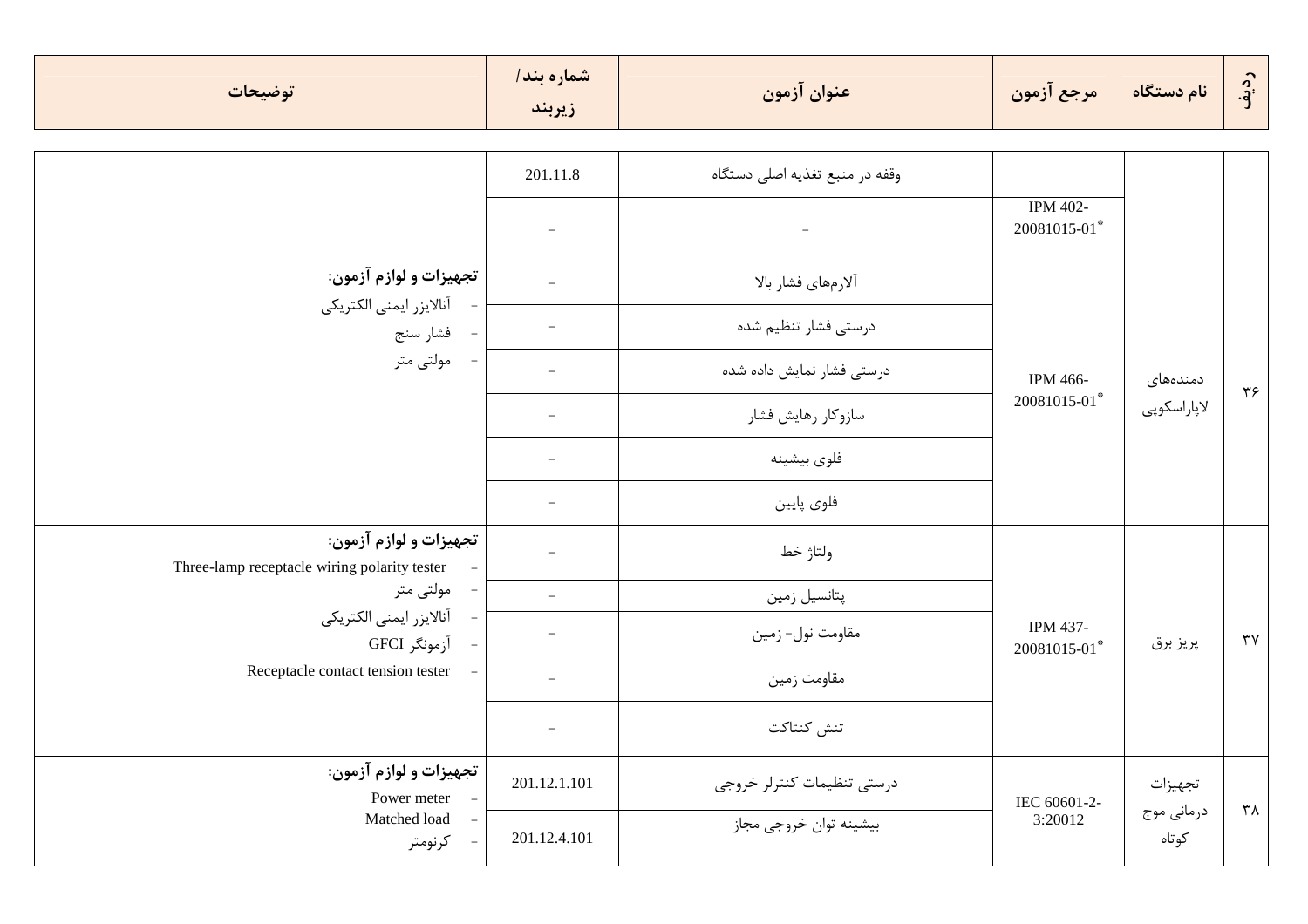| توضيحات                                               | شماره بند/<br>زيربند | عنوان آزمون              | مرجع آزمون              | نام دستگاه             | رديف             |
|-------------------------------------------------------|----------------------|--------------------------|-------------------------|------------------------|------------------|
| - مولتی متر<br>- أنالايزر ايمنى الكتريكي              | 201.12.4.102         | وسيله كاهش خروجى         |                         |                        |                  |
|                                                       | 201.12.4.103         | انرژی دادن به خروجی      |                         |                        |                  |
|                                                       | 201.12.4.104         | تايمر قابل تنظيم         |                         |                        |                  |
| تجهيزات و لوازم آزمون:<br>- خط کش                     | 201.10.3.101         | تابش ناخواسته            | IEC 60601-2-<br>6:20012 |                        |                  |
| – فانتوم<br>Power meter                               | 201.10.3.102         | نشتی تابش ریز موج        |                         |                        |                  |
| Matched load<br>$\overline{\phantom{a}}$<br>- كرنومتر | 201.10.3.103         | محدوديت توان ريز موج     |                         |                        |                  |
| مولتى متر<br>آنالايزر ايمنى الكتريكي                  | 201.12.1             | درستی کنترلرها و وسیلهها |                         |                        |                  |
|                                                       | 201.12.4.2.101       | نشانگر خروجي             |                         | تجهيزات<br>درمانی ریز  | $r_{\theta}$     |
|                                                       | 201.12.4.101         | وسيله كاهش خروجى         |                         | موج                    |                  |
|                                                       | 201.12.4.102         | انرژی دادن به خروجی      |                         |                        |                  |
|                                                       | 201.12.4.103         | تايمر قابل تنظيم         |                         |                        |                  |
|                                                       | 201.12.4.104         | بدون انرژي ساختن خروجي   |                         |                        |                  |
|                                                       | 201.12.4.105         | بيشينه توان خروجي        |                         |                        |                  |
| تجهيزات و لوازم آزمون:                                | 201.12.1.101         | دامنه خروجي              | IEC 60601-2-            | تحربك                  | $\mathfrak{r}$ . |
| (load impedance) امپدانس بار<br>- اسيلوسكوپ           | 201.12.1.102         | پارامترهای پالس          | 10:2012                 | كنندەھاي<br>عصب و عضله |                  |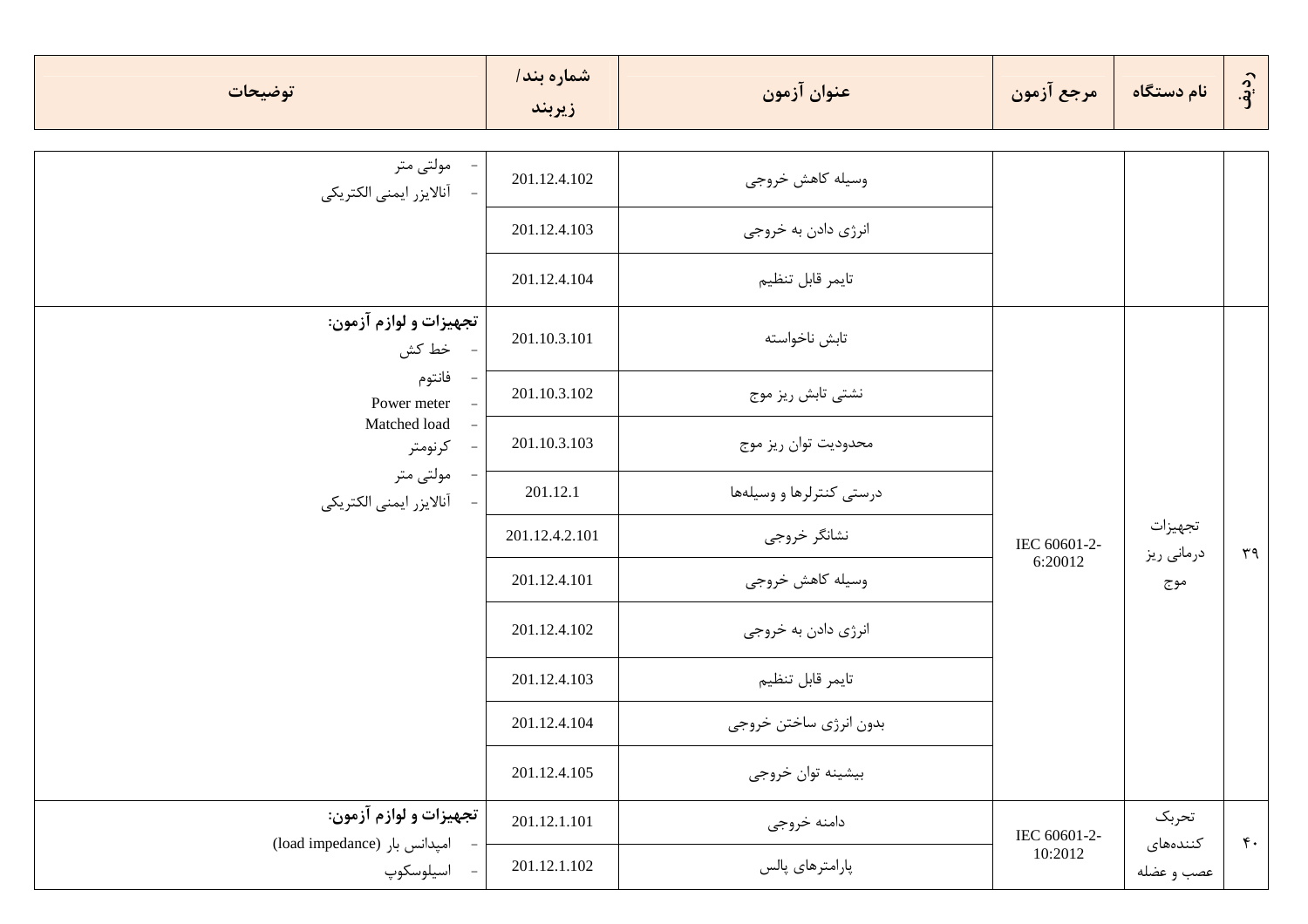| توضيحات                                                                             | شماره بند/<br>زيربند         | عنوان آزمون                                                | مرجع آزمون              | ً نام دستگاه                | رديف               |
|-------------------------------------------------------------------------------------|------------------------------|------------------------------------------------------------|-------------------------|-----------------------------|--------------------|
| مولتى متر                                                                           | 201.12.4.101                 | نوسانهاي ولتاژ تغذيه                                       |                         |                             |                    |
| (load resistance) مقاومت بار<br>اتوترانسفورماتور                                    | 201.12.4.102                 | همبندي خروجي                                               |                         |                             |                    |
| آنالايزر ايمنى الكتريكي                                                             | 201.12.4.103                 | نشانگر خروجي                                               |                         |                             |                    |
|                                                                                     | 201.12.4.104                 | محدوديت پارامترهاي خروجي                                   |                         |                             |                    |
| تجهيزات و لوازم آزمون:<br>سنسورهای اندازه گیری غلظت اکسیژن، کربن مونواکسید، کربن دی | 5.6.5.1                      | مشخصات اكسيژن ٩٣                                           |                         |                             |                    |
| اکسید، روغن، بخار آب، نیتروز و گوگرد دی اکسید                                       | 5.8.2                        | محل نصب سيستم تأمين                                        |                         |                             |                    |
| -۔ مولتی متر<br>- آنالايزر ايمنى الكتريكي                                           | 5.6.5.3                      | بررسي وضعيت فيلتر قبل از شير Shut-off در سيستم تغذيه       |                         |                             |                    |
|                                                                                     | 5.6.6.5                      | بررسی محل تخلیه گاز ضایعات بدست آمده از تولید اکسیژن<br>۹۳ | ISO 7396-1:2016         | اكسيژن ساز<br>بيمارستانى    | $f \cap$           |
|                                                                                     | 5.6.8.1, 5.6.8.2,<br>5.6.8.4 | آنالايزرهاى اكسيژن                                         |                         |                             |                    |
|                                                                                     | 6.3.5, 6.3.4                 | سیگنالهای پایشی و آلارم                                    |                         |                             |                    |
| تجهيزات و لوازم آزمون:<br>- فلومتر اكسيژن با گستره 0-100 L/min                      | $\overline{\phantom{a}}$     | بيشينه فلو                                                 |                         |                             |                    |
| - فلومتر اكسيژن با گستره 0-0.1 L/min                                                |                              | ألارمهاي فشار ورودي                                        |                         |                             |                    |
| - أنالايزر اكسيژن                                                                   |                              | فلو در حين عدم وجود ورودي                                  | IPM 444-<br>20081015-01 | مخلوط كننده<br>اکسیژن و هوا | $\uparrow\uparrow$ |
|                                                                                     |                              | نشتی Check-valve                                           |                         |                             |                    |
|                                                                                     | $\qquad \qquad -$            | غلظت اكسيژن                                                |                         |                             |                    |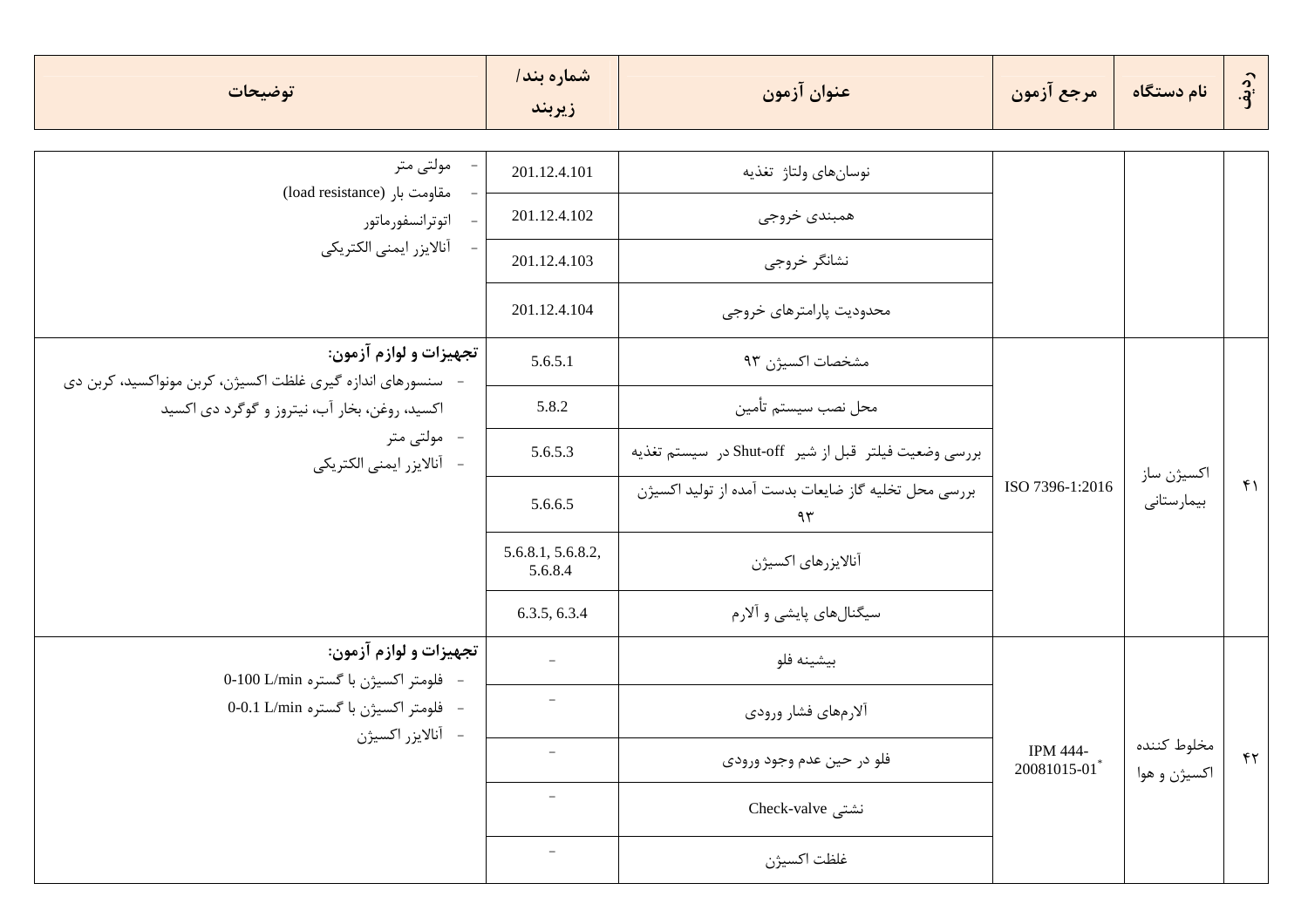| توضيحات                                   | شماره بند/<br>زيربند     | عنوان آزمون                                                              | مرجع آزمون              | نام دستگاه                       | رديف         |
|-------------------------------------------|--------------------------|--------------------------------------------------------------------------|-------------------------|----------------------------------|--------------|
| تجهيزات و لوازم آزمون:                    | 201.7.101                | الزامات برچسب گذارى                                                      |                         |                                  |              |
| - راديومتر<br>- دتكتور                    | 201.8.10.4.101           | کلید پایی                                                                |                         |                                  |              |
| -۔ مولتی متر<br>- آنالايزر ايمنى الكتريكي | 201.8.11.101             | عملکرد سوئیچ خودکار به هنگام افزایش جریان نشتی ناشی از<br>مایع خنک کننده |                         | Intense<br>Pulsed Light<br>(IPL) |              |
|                                           | 20.10.103                | يكنواختي خروجي                                                           | IEC 60601-2-<br>57:2011 |                                  | $\mathbf{r}$ |
|                                           | 201.12.1.101             | نشان دادن خروجي دستگاه                                                   |                         |                                  |              |
|                                           | 201.12.4.2               | نشان دادن پارامترهای مربوط به ایمنی                                      |                         |                                  |              |
|                                           | 201.12.4.101             | توقف اضطراري                                                             |                         |                                  |              |
| تجهيزات و لوازم آزمون:                    | 201.11.8                 | قطع منبع تغذيه                                                           |                         |                                  |              |
| آنالايزر ايمنى الكتريكي<br>مولتى متر      | 201.12.2.101             | گستره دما برای انکوباتورهای کنترل شده نسبت به دمای پوست                  |                         |                                  |              |
| ترمومتر<br>كرنومتر                        | 201.12.1.115             | فراجست دما                                                               | IEC 60601-2-<br>20:2009 |                                  |              |
| سشوار<br>شبیه ساز دما                     | 201.12.1.109             | درستی نشانگر رطوبت                                                       |                         | انكوباتور نوزاد<br>قابل حمل      | f(f)         |
|                                           | 201.15.4.2               | وسایل کنترل دما و بار بیش از حد                                          |                         |                                  |              |
|                                           | $\overline{\phantom{a}}$ | درستی دما                                                                | IPM 415-                |                                  |              |
|                                           | $\overline{\phantom{a}}$ | منبع تغذيه پرتابل                                                        | 20081015-01*            |                                  |              |
| تجهيزات و لوازم آزمون:                    | 201.7.2.101              | برچسب گذاری                                                              | IEC 60601-2-<br>22:2012 | ليزرهاى                          | 60           |